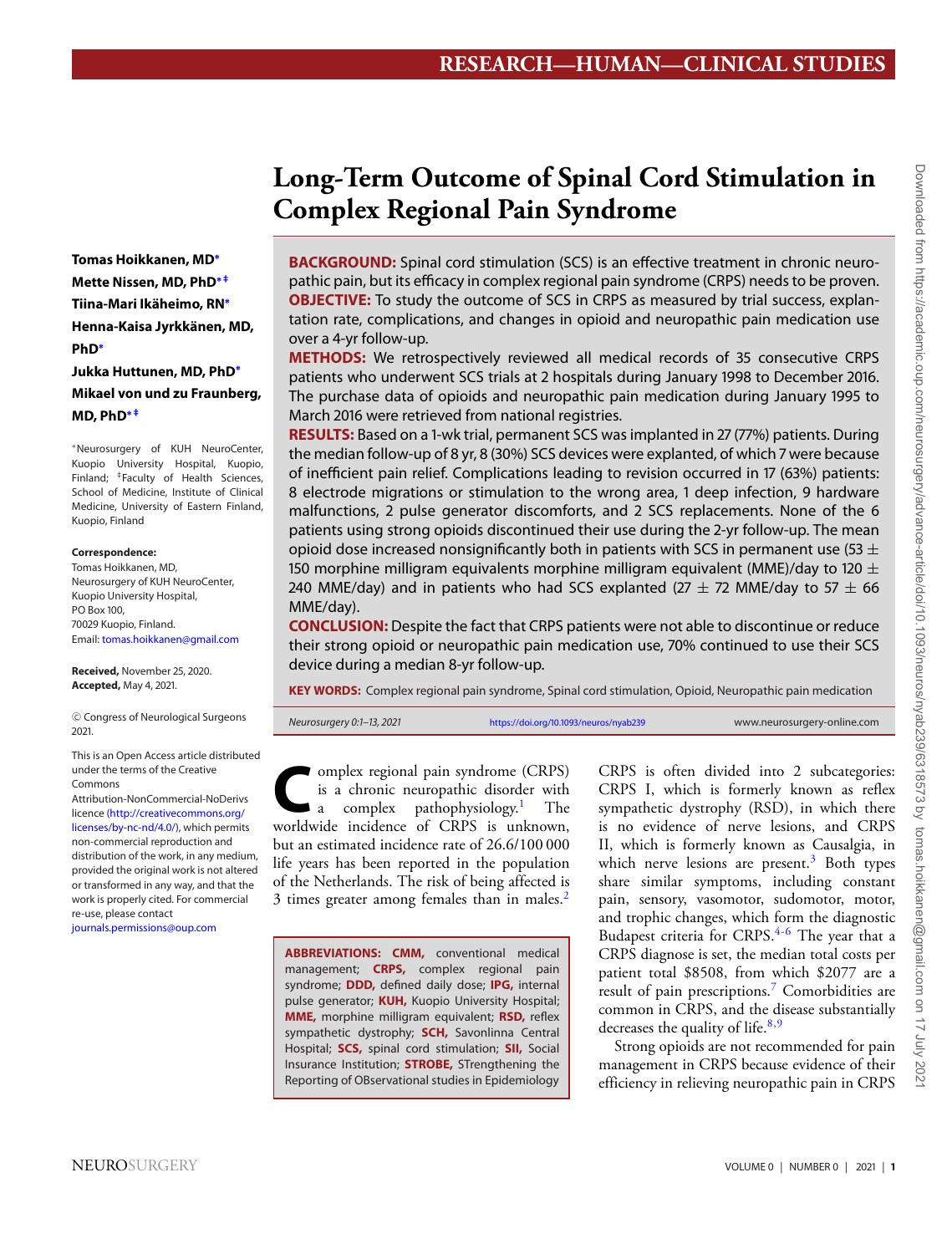is lacking; however, they are still widely used.<sup>10</sup> Opioids have various adverse effects and can lead to opioid abuse, which has contributed to the ongoing opioid crisis. Therefore, we should favor alternative ways to manage pain and avoid indiscriminate pain prescriptions.<sup>11,[12](#page-11-10)</sup> Here, spinal cord stimulation (SCS) has been used for severe CRPS refractory to medical treatment. In prospective studies, there were statistically significant improvements in the visual analog scale (VAS) scores and reduced narcotic use after the beginning of SCS. $13-15$  $13-15$  Altogether, only a few longterm studies, including on medication use, have been made (Table [1\)](#page-2-0). $16-33$  $16-33$  The initial costs may be high, but it is a costeffective option among carefully selected patients.<sup>34</sup> High-quality evidence of efficacy of SCS in CRPS is still lacking, and multicenter studies would be recommended because of the small number of patients in individual centers.<sup>10[,35,](#page-12-2)[36](#page-12-3)</sup>

We present a retrospective collaborative analysis of CRPS patients treated with SCS during an 18-yr period with a median follow-up time of 8 yr. Our objective was to estimate the longterm outcome of SCS in CRPS by measuring the (1) effect on opioid and neuropathic pain medication use before and during SCS, (2) explantation rate, and (3) complications.

## **METHODS**

#### **Patients**

The medical records of all 35 consecutive CRPS patients with SCS implantation were retrospectively reviewed. A total of 27 patients were treated at the Kuopio University Hospital (KUH) Neurosurgery and 8 patients at the Savonlinna Central Hospital (SCH) between January 1, 1998, and December 31, 2014. During the period, KUH neurosurgery provided acute and elective neurosurgical services for the 850 000 residents in Eastern and Central Finland, whereas SCH offered elective spine and pain surgery services for 43 000 people. Before SCS implantation, patients underwent conventional treatment with oral analgesics, physical therapy, sympathetic blockades, and other options for pain management. Other treatable pathologies were ruled out by a neurosurgeon or a pain physician. A median duration from the first symptoms to SCS implantation was 3 yr (range 1-13). All patients who had previously been treated with SCS or where the SCS device had been implanted elsewhere were excluded in the current study.

All permanent residents of Finland are entitled to health care and are covered by the Social Insurance Institution (SII) of Finland. The patients' expenses are minor, and no selection based on economic status can be expected.

#### **Clinical Evaluation**

All details concerning the SCS treatment, revisions, and complications were evaluated from the medical charts. Age, gender, place of residence, duration of symptoms, site of pain, use of sympathetic blockades, and suspected precipitating factor that led to CRPS were included in the baseline characteristics. Follow-up data were gathered along the way, and all patients were followed up from medical records until December 31, 2016.

The SCS electrode was implanted in the epidural space of the spinal canal either by percutaneous approach or by surgical laminotomy. Surgical paddle leads (Resume 3586, Symmix 3982, Specify 2×4 3998, Specify 5-6-5 39 565, Medtronic, Dublin, Ireland) were implanted under general anesthesia and percutaneous leads (Pisces-Quad 3487A, Vectris 3873, Medtronic, Dublin, Ireland; Lamitrode-S, Octrode, St. Jude Medical, Plano, Texas) under local anesthesia. For surgical leads, implantation level was determined neuroanatomically by pain localization. Electrophysiologic guidance was not used for lead placement. Percutaneous leads were inserted either through the Tuohy cannula or, in the case of the Lamitrode-S electrode, with an Epiducer delivery system. For percutaneous leads, intraoperative testing was performed to confirm that paresthesia covered most of the pain area. When the leads were adjusted to the optimal position, they were fixated in place with an anchor. All patients went through the trial period (median 7 d, range 2-63), and those who reported adequate pain relief with sufficient coverage of the pain area received an internal pulse generator (IPG). To avoid additional operations, permanent SCS treatment continued with the same lead that was implanted for the trial period.

## **Statistical Analysis**

SPSS version 27 (IBM Corporation, Armonk, New York) was used for statistical analyses. The data were analyzed by calculating the means and standard deviations for the normally distributed variables or medians, and the ranges were calculated for the other variables. A logistic regression analysis was used to predict successful trial stimulation, and a Cox regression analysis was used to analyze the variables associated with SCS explantation.

#### **Medication Data**

For each patient, we reclaimed the data of the purchased opioids and neuropathic pain medications from the SII of Finland. Under the supervision of the Finnish Parliament, SII is an independent institution that maintains a registry database of all permanent residents of Finland; it consists of prescribed medication, prescription dates, medication purchase dates, amounts, and prices. The retrieved opioid analgesics included the following strong opioids: fentanyl, hydromorphone, methadone, morphine, and oxycodone. Neuropathic pain medications included amitriptyline, duloxetine, gabapentin, nortriptyline, and pregabalin. We obtained purchase data 24 mo before and after the implantation of SCS devices. For the purposes of the present study, the purchased amount of neuropathic pain medication is represented as the defined daily dose (DDD), which is defined by the World Health Organization (WHO) as the assumed average maintenance dose per day for a drug used for its main indication in adults. Likewise, opioids were converted and represented as morphine milligram equivalent (MME), which allows for a comparison between different drugs.

#### **Ethical Issues**

Data collection was approved by the Institutional Review Board of KUH. The national registry data were merged with the approval of the Ministry of Social Affairs and Health of Finland. Informed consent was not required by Finnish legislation because the study was based on registry data, and patients were not contacted. STrengthening the Reporting of OBservational studies in Epidemiology (STROBE) guidelines were used to ensure the reporting of this observational study.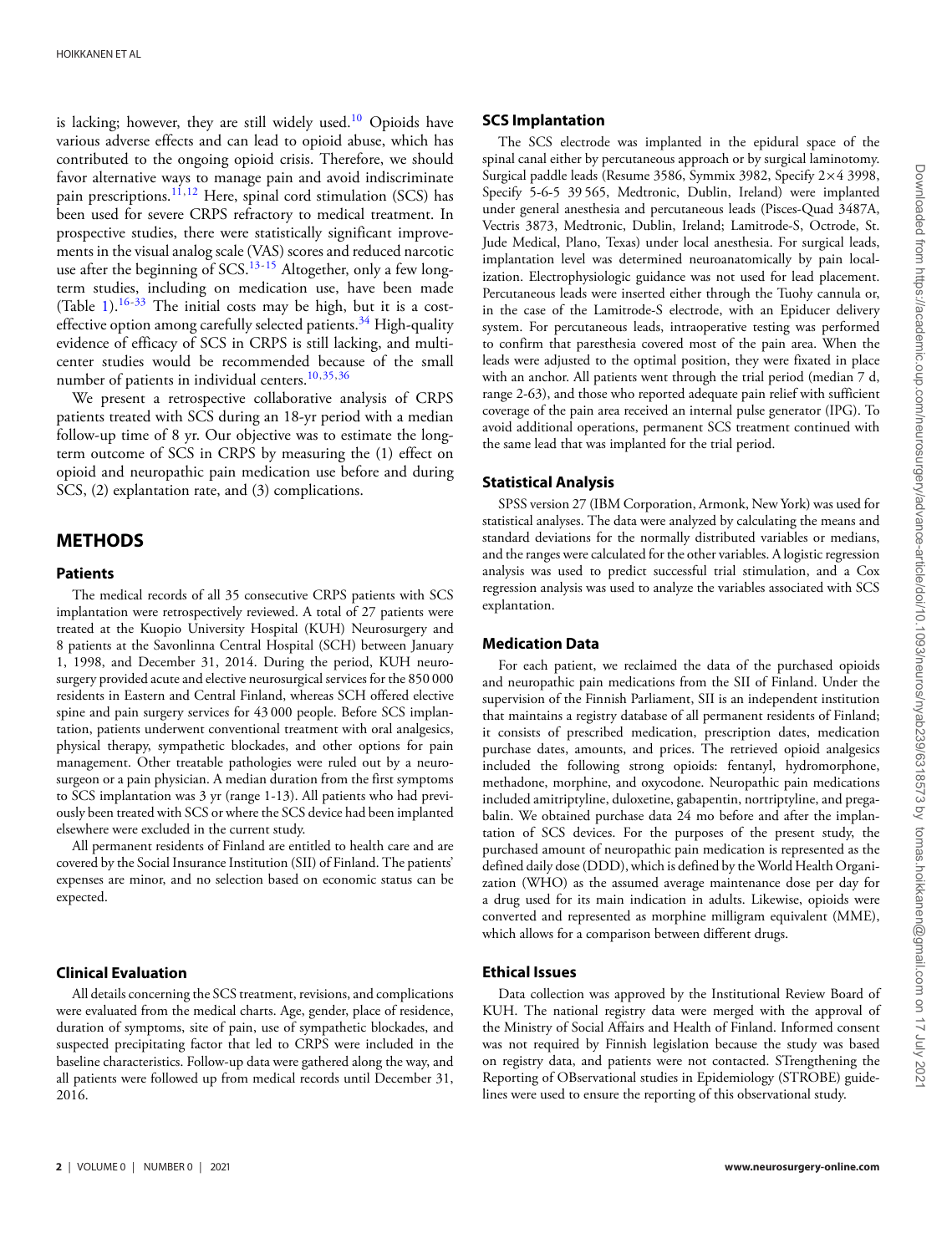<span id="page-2-0"></span>

|                                 |                      |                                                  | TABLE 1. Previous Studies on Spinal Cord Stimulation (SCS) in Complex Regional Pain Syndrome (CRPS) |                                        |                                      |                                                                                   |                                                                                                                                                                                                                                                                                                                  |
|---------------------------------|----------------------|--------------------------------------------------|-----------------------------------------------------------------------------------------------------|----------------------------------------|--------------------------------------|-----------------------------------------------------------------------------------|------------------------------------------------------------------------------------------------------------------------------------------------------------------------------------------------------------------------------------------------------------------------------------------------------------------|
| Reference<br>year               | Country              | study<br>Type of                                 | Cases and groups                                                                                    | $age \pm SD(yr)$<br><b>Mean</b>        | <b>Medication</b><br><b>included</b> | measures used<br><b>Outcome</b>                                                   | Relevant results                                                                                                                                                                                                                                                                                                 |
| Mekhail<br>(2020) <sup>26</sup> | <b>United States</b> | Retrospective<br>review                          | Current smoker 177<br>Former smoker 51<br>Nonsmoker 192<br>420 cases                                | $43 \pm 12$                            |                                      | Pain score                                                                        | Tobacco cigarette smoking was<br>associated with reduced SCS<br>effectiveness for pain relief.                                                                                                                                                                                                                   |
| Levy (2020) <sup>31</sup>       | <b>United States</b> | randomized<br>Prospective<br>controlled<br>trial | 145 cases<br>DRG73<br>SCS <sub>72</sub>                                                             | $DRG$ 53 $\pm$ 13<br>$SCS$ 52 $\pm$ 12 | $\blacksquare$                       | PPR, POMS, VAS                                                                    | DRG stimulation produces more stable<br>Pain relief decreased significantly at 12<br>pain relief through 12 mo than SCS.<br>Tonic SCS demonstrated therapy<br>habituation at 9 and 12 mo.<br>mo for SCS.                                                                                                         |
| Risson (2018) <sup>25</sup>     | <b>United States</b> | cohort study<br>Prospective                      | 33 cases                                                                                            | range 23-68<br>48                      | I.                                   | PDI, VAS                                                                          | symptoms after the surgical procedure.<br>65% improvement in PDI was observed<br>An average reduction of 70% of painful<br>Significant improvement in pain and<br>postoperative VAS 2.86 $\pm$ 2.08 (P<br>Preoperative VAS 9.4 ± 0.8 and<br>subsequently.<br>disability.<br>$< .0001$ ).                         |
| Sanders<br>$(2016)^{28}$        | United States        | Retrospective<br>review                          | of total 199 cases<br>46 CRPS                                                                       | $52 \pm 14$                            | Opioids                              | explantation rate,<br>equivalent (OME),<br>oral morphine<br>Trial success,<br>NRS | NRS baseline $8.3 \pm 1.5$ ; 6 mo $2.5 \pm 1.7$ , P<br>Trial success 74.2%, explantation rate<br>OME baseline $43 \pm 11$ ; 12 mo 20 $\pm 7$ ,<br>Statistically significant decrease in<br>Overall satisfaction rate was 84%.<br>$<$ .001; 12 mo 3.4 $\pm$ 1.8, $P <$ .001.<br>opioid use.<br>$P = .02$ .<br>8%. |
| Hayek (2015) <sup>24</sup>      | <b>United States</b> | Retrospective<br>review                          | 68 CRPS of total 342<br>cases                                                                       | $54 \pm 15$                            |                                      | explantation rate,<br>complications<br>revision rate,<br>Trial success,           | Revision and explantation rate of 23.9%.<br>Complications in 34.6% of total<br>CRPS trial success 68%.<br>implants.                                                                                                                                                                                              |
| Chivukula<br>$(2014)^{23}$      | United States        | Retrospective<br>review                          | 36 CRPS of total 121<br>cases                                                                       | 46 ± 12                                | medication<br>Pain                   | complications<br>revision rate,<br>NRS, ADL,                                      | Mean pain reduction averaged 56.6%.                                                                                                                                                                                                                                                                              |
| (2013) <sup>33</sup><br>Geurts  | Netherlands<br>The   | cohort study<br>Prospective                      | 84 cases                                                                                            | 35 IQR 32-46                           | $\mathbf{I}$                         | explantation rate,<br>complications<br>revision rate,<br>VAS, PGIC,               | 41-85) of the implanted patients still use<br>their SCS device at measured end point.<br>Explantation rate 47%, revision rate 61%.<br>At least 30% pain relief in 41% (95% Cl:<br>During 12 yr of follow-up 63% (95% Cl:<br>27-55) of patients at end of follow-up.                                              |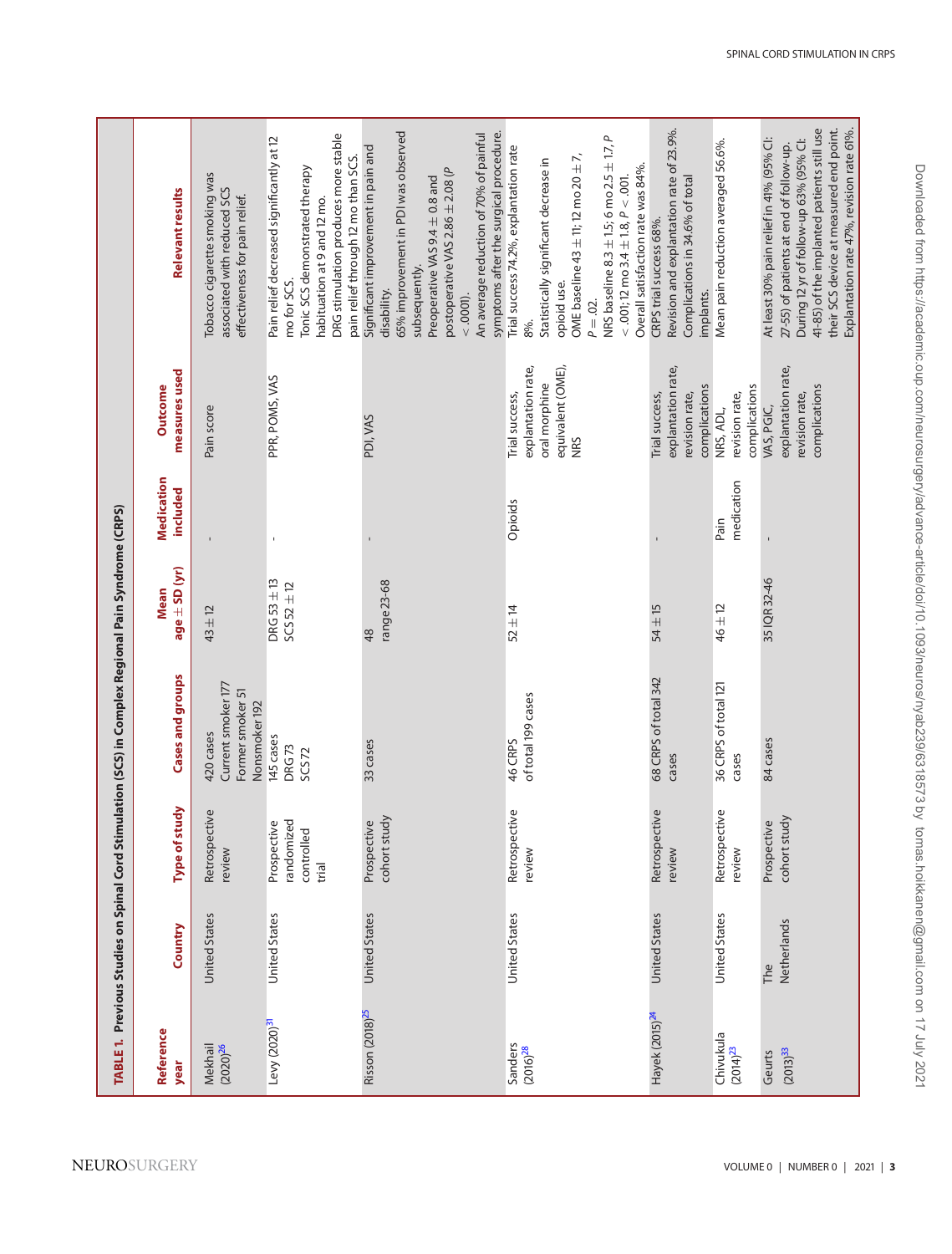<span id="page-3-0"></span>

| TABLE 1. Continued                                          |                    |                                                  |                                    |                                            |                                                                                                    |                                                                                                                                                               |                                                                                                                                                                                                                                                                                                                                                                                                                          |
|-------------------------------------------------------------|--------------------|--------------------------------------------------|------------------------------------|--------------------------------------------|----------------------------------------------------------------------------------------------------|---------------------------------------------------------------------------------------------------------------------------------------------------------------|--------------------------------------------------------------------------------------------------------------------------------------------------------------------------------------------------------------------------------------------------------------------------------------------------------------------------------------------------------------------------------------------------------------------------|
| Reference<br>year                                           | Country            | Type of study                                    | Cases and groups                   | $age \pm SD (yr)$<br><b>Mean</b>           | Medication<br>included                                                                             | Outcome measures<br>used                                                                                                                                      | Relevant results                                                                                                                                                                                                                                                                                                                                                                                                         |
| Kumar (2011) <sup>29</sup>                                  | Canada             | Retrospective<br>review                          | 25 cases                           | 51 range 32-82                             | Anticonvulsants,<br>antidepressants,<br>inflammatory<br>nonsteroidal<br>opioids,<br>drugs<br>anti- | VAS, ODI, BDI, EQ-5D,<br>$SF-36$                                                                                                                              | Last follow-up: VAS 5.6, ODI 50%,<br>BDI 19, EQ-5D 0.57, and SF-36 40.<br>Baseline: VAS 8.4, ODI 70%, BDI<br>improvement was recorded at<br>decline $>$ 25% in most of the<br>3 m: VAS 4.8, ODI 45%, BDI 15,<br>28, EQ-5D 0.30, and SF-36 24.<br>EQ-5D 0.57, and SF-36 45.<br>In general, maximum<br>follow-up at 3 mo.<br>Medication usage<br>patients.                                                                 |
| Mekhail<br>(2011) <sup>30</sup>                             | United States      | Retrospective<br>review                          | 345 CRPS of total 707<br>cases     | $46 \pm 15$                                |                                                                                                    | Trial success, revision<br>rate, complications                                                                                                                | Trial success: CRPS 179%, CRPS 2<br>38% of patients had hardware<br>4.5% had documented<br>related complications.<br>infections.<br>83%.                                                                                                                                                                                                                                                                                 |
| Reig (2009) <sup>22</sup>                                   | Spain              | Retrospective<br>review                          | 40 CRPS of total 260<br>cases      | 40 range 22-73                             |                                                                                                    | Four-point category<br>verbal scale, VAS,<br>complications                                                                                                    | Complication rate in CRPS group<br>40% poor pain relief, 47.5% good<br>CRPS patients: 5% no pain relief,<br>symptoms at the end of the last<br>50% or greater improvement in<br>pain relief, and 7.5% excellent<br>64% of all patients received a<br>was 32.5%.<br>pain relief.<br>follow-up.                                                                                                                            |
| $(2008)^{20}$<br>$(2000)^{32}$<br>$(2004)^{21}$ ,<br>Kemler | Netherlands<br>The | randomized<br>Prospective<br>controlled<br>trial | $36$ SCS + PT<br>54 cases<br>18 PT | $PT 35 \pm 8$<br>$SCS + PT$<br>$40 \pm 12$ |                                                                                                    | Depression scale, VAS<br>Nottingham Health<br>NRS, health-related<br>Trial success, GPE,<br>Profile, EQ-5D,<br>measures (%)<br>quality of life<br>Self-Rating | During 5 yr 42% reoperation rate<br>95% of patients with an implant<br>would repeat the treatment for<br>patients who received PT only,<br>$(P = .06)$ in 20 patients with an<br>significant at 3 yr of follow-up.<br>implant exceeded those in 13<br>but effect of SCS diminishes<br>GPE ( $P = .02$ ) and pain relief<br>over time and is no longer<br>due to complications.<br>Trial success 67%.<br>the same result. |
| $(2006)^{19}$<br>Kumar                                      | Canada             | Retrospective<br>review                          | 32 CRPS of total 410<br>cases      | 54 range 21-87                             | $\mathbf{I}$                                                                                       | long-term success,<br>complications<br>Trial success,                                                                                                         | CRPS trial success 87.5%,<br>long-term success 72%.                                                                                                                                                                                                                                                                                                                                                                      |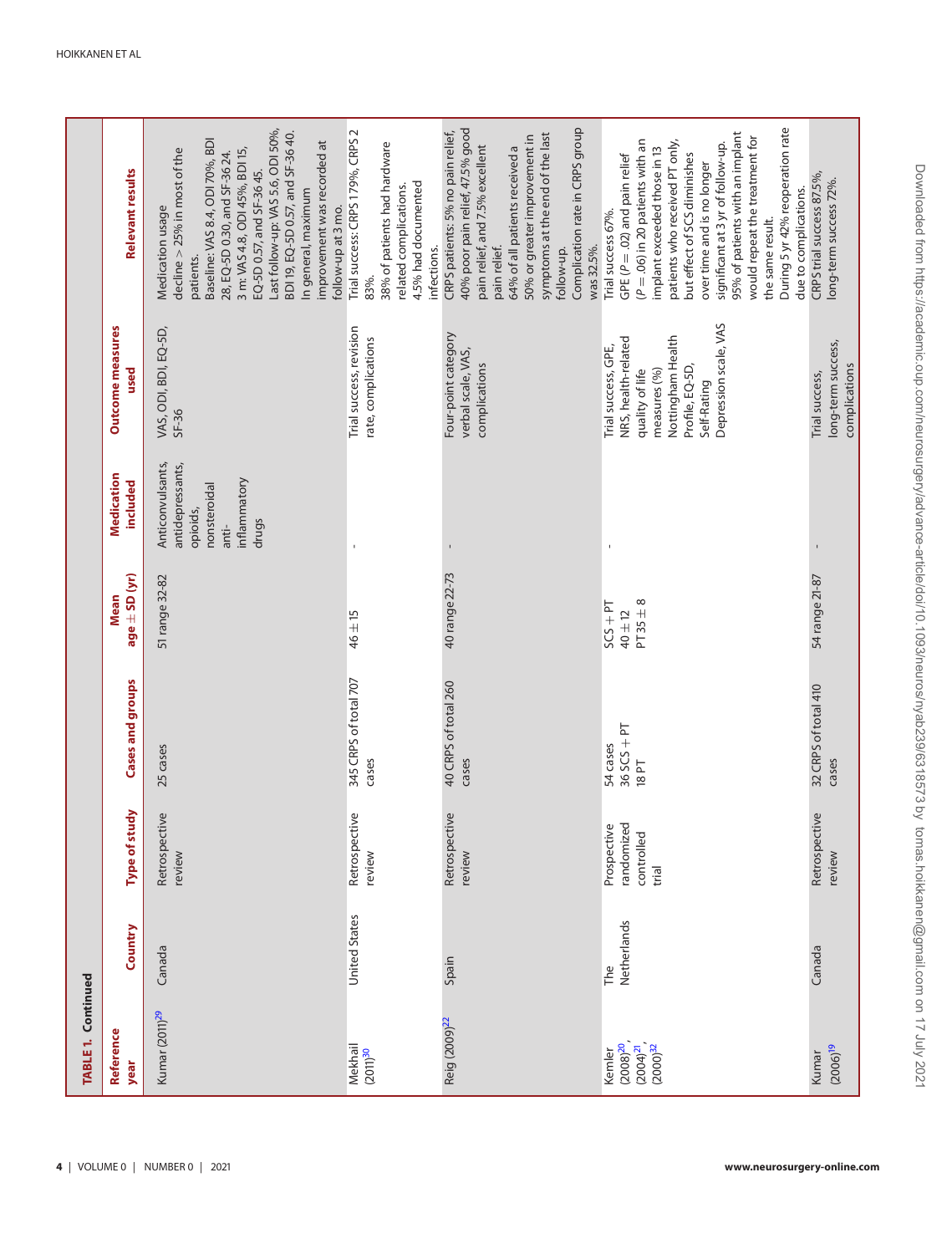| TABLE 1. Continued                    |                    |                                |                                                                                                 |                                                          |                        |                                                                    |                                                                                                                                                                                                                                                                                                                                                                                                                                              |
|---------------------------------------|--------------------|--------------------------------|-------------------------------------------------------------------------------------------------|----------------------------------------------------------|------------------------|--------------------------------------------------------------------|----------------------------------------------------------------------------------------------------------------------------------------------------------------------------------------------------------------------------------------------------------------------------------------------------------------------------------------------------------------------------------------------------------------------------------------------|
| Reference<br>year                     | Country            | Type of study                  | Cases and groups                                                                                | $age \pm SD(yr)$<br><b>Mean</b>                          | Medication<br>included | measures used<br><b>Outcome</b>                                    | Relevant results                                                                                                                                                                                                                                                                                                                                                                                                                             |
| Harke (2005) <sup>27</sup>            | Germany            | study<br>Prospective<br>cohort | 29 cases                                                                                        | $50 \pm 15$                                              |                        | VAS, PDI                                                           | functional status and the quality<br>With long-term SCS combined<br>of life could be significantly<br>with physiotherapy, the<br>improved.                                                                                                                                                                                                                                                                                                   |
| Forouzanfar<br>$(2004)$ <sup>18</sup> | Netherlands<br>The | cohort study<br>Prospective    | 19 cervical<br>17 lumbar<br>36 cases                                                            | range 26-55<br>range 28-59<br>Cervical 38<br>lumbar 42   |                        | GPE, EQ-5D, HRQL                                                   | there was a slight but significant<br>mo, 1 and 2 yr after implantation<br>increase in pain (VAS) indicating<br>Pain intensity was reduced at 6<br>patients reported at least 50%<br>that the effect was declining.<br>pain reduction at 6 mo after<br>After 1 and 2 yr of follow-up,<br>Complications and adverse<br>effects occurred in 64%. All<br>implantation.<br>$(P < .05)$ .                                                         |
| $(1999)^{17}$<br>Kemler               | Netherlands<br>The | Retrospective<br>review        | 23 cases                                                                                        | range 24-54<br>39                                        |                        | explantation rate,<br>complications<br>VAS, GPE, trial<br>success, | The mean pain score (VAS) had<br>Trial success 78%, explantation<br>50% suffered complications<br>decreased from 7.9 to 5.4 (P<br>after implantation of the<br>permanent SCS system.<br>rate 17%.<br>$<$ .001).                                                                                                                                                                                                                              |
| Bennett<br>999916                     | United States      | Retrospective<br>review        | dual-lead octopolar<br>quadripolar<br>Group II (71)<br>Group   (30)<br>single-lead<br>101 cases | Group <sup>II</sup><br>Group I<br>44 ± 13<br>$43 \pm 12$ | I                      | satisfaction score<br>VAS, overall                                 | 70% in group I and 91% in group<br>Overall satisfaction scores were<br>Significant reduction in VAS (P<br>$\theta$ ( $P$ < .05)<br>$<$ .0001).                                                                                                                                                                                                                                                                                               |
| ś                                     |                    |                                |                                                                                                 |                                                          |                        |                                                                    | The articles were selected from PubMed with the query (ispinal cord stimulation) and ((complex regional pain syndrome) or (reflex sympathetic dystrophy))), totaling 407 results, including 58 clinical studies of the<br>ong-term outcomes of SCS in CRPS. Studies with less than a 20 CRPS patients, less than a 1-yr follow-up during SCS, conducted before year 1999, or without subgroup analyses of CRPS were discarded. The resulting |

<span id="page-4-0"></span>18 studies and outcomes relevant to the current study are presented. 18 studies and outcomes relevant to the current study are presented.

 $EQ-5D =$  Questionnaire of health-related quality of life developed by the EuroQol Group. SF-36 36-Item Short Form Health Survey. SCS spinal cord stimulation. CRPS complex regional pain syndrome. DRG = dorsal root ganglion stimulation. PPR percentage pain relief. POMS profile of mood states. VAS visual analog scale. PDI pain disability index. NRS numeric rating scale. ADL activity of daily living. OME oral morphine equivalent. PGIC patients' global impression of change. ODI Oswestry Disability Index. BDI Beck's Depression Inventory. PT physiotherapy. GPE global perceived effect. HRQL =health-related quality of life.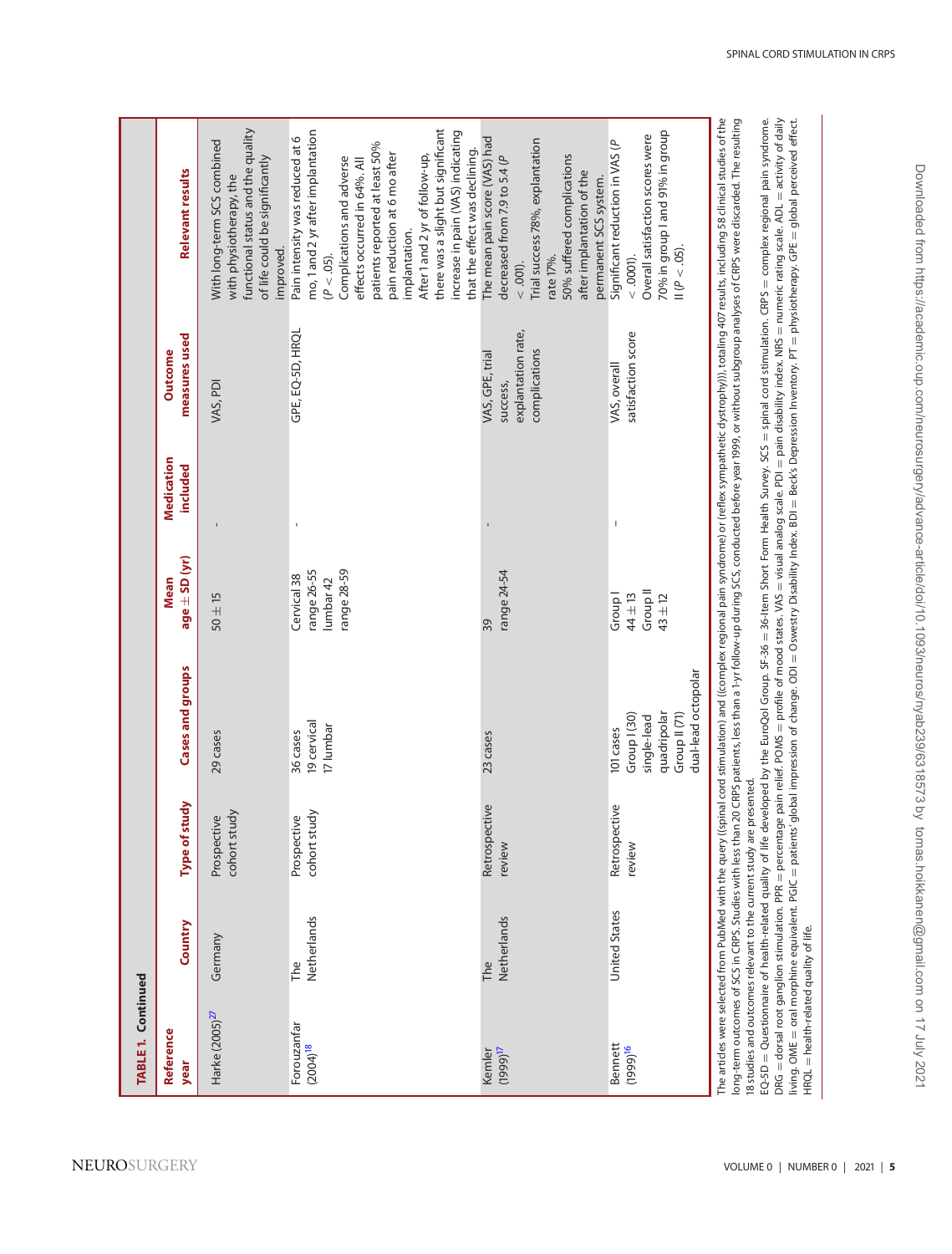| TABLE 2. Patient Demographics of 35 Complex Regional Pain Syndrome Patients Treated Between January 1998 and December 2016 and Multivariate Analysis of the<br>Variables Associated With Successful Trial Sti |                           |                          | imulation and Spinal Cord Stimulation Explantation |            |                                      |                         |                           |            |                                       |                     |
|---------------------------------------------------------------------------------------------------------------------------------------------------------------------------------------------------------------|---------------------------|--------------------------|----------------------------------------------------|------------|--------------------------------------|-------------------------|---------------------------|------------|---------------------------------------|---------------------|
|                                                                                                                                                                                                               |                           |                          |                                                    |            |                                      |                         | Permanent SCS implanted n |            | $=27$                                 |                     |
|                                                                                                                                                                                                               |                           |                          |                                                    |            |                                      |                         |                           |            | SCS in use at the<br>end of follow-up |                     |
|                                                                                                                                                                                                               |                           |                          | Trial only $n = 8$                                 |            |                                      |                         | SCS explanted n = 8       |            | ÌI,<br>s                              | <b>o</b>            |
|                                                                                                                                                                                                               | ₹                         | ҂                        | OR (95% CI) <sup>a</sup>                           | ٩          | ₹                                    | ℅                       | HR (95% CI)b              | ٩          | ₹                                     | ℅                   |
| Gender                                                                                                                                                                                                        |                           |                          |                                                    |            |                                      |                         |                           |            |                                       |                     |
| Female                                                                                                                                                                                                        | 5                         | 63                       |                                                    |            |                                      | 63                      | $\overline{\phantom{0}}$  |            | $\overline{4}$                        | 74                  |
| Male                                                                                                                                                                                                          | $\sim$                    | $\overline{\mathcal{E}}$ | $1.8(0.16 - 20)$                                   | 63         | 5<br>3                               | $\overline{37}$         | n.d.                      | 32         | $\mathsf{L}\cap$                      | 26                  |
| Age (mean $\pm$ SD)                                                                                                                                                                                           | $54 \pm 11$               |                          | $0.95(0.87 - 1.0)$                                 | 29         | ß<br>$\overline{+}$<br>$\frac{4}{3}$ |                         | $0.38(0.04-3.5)$          | 39         | $\pm 13$<br>5                         |                     |
| Location of pain                                                                                                                                                                                              |                           |                          |                                                    |            |                                      |                         |                           |            |                                       |                     |
| Arm(s)                                                                                                                                                                                                        | 4                         |                          | $\overline{\phantom{0}}$                           |            | 4                                    | 50                      | $\overline{\phantom{0}}$  |            |                                       | 53                  |
| Leg(s)                                                                                                                                                                                                        | $\sim$                    | 58 x 2                   | n.d.                                               | 0.1        |                                      | 50                      | n.d.                      | 63         | င္ ၈ ၀                                | $\overline{4}$      |
| Pelvis                                                                                                                                                                                                        |                           |                          |                                                    |            | 40                                   | $\circ$                 |                           |            |                                       | $\circ$             |
| Duration of pain in years before SCS (mean $\pm$ SD)                                                                                                                                                          | $\frac{3}{4}$<br>$\infty$ |                          | $12(0.77 - 1.7)$                                   | 50         | S<br>$\overline{+}$<br>4             |                         | n.d.                      | 33         | S<br>$\frac{1}{5}$                    |                     |
| Estimated incident leading to CRPS                                                                                                                                                                            |                           |                          |                                                    |            |                                      |                         |                           |            |                                       |                     |
| Conservatively treated bone fracture or other trauma                                                                                                                                                          | 4                         | <b>SQ</b>                |                                                    |            | $\sim$                               | 43                      |                           |            | $\approx$ 0                           | SS.                 |
| Orthopedic surgery or other operative trauma                                                                                                                                                                  | 4                         |                          | 2.1 (0.26-17)                                      | 49         | 4                                    | 57                      | n.d.                      | $\ddot{q}$ |                                       | $\overline{4}$      |
| Missing                                                                                                                                                                                                       |                           |                          |                                                    |            |                                      |                         |                           |            |                                       |                     |
| Sympathetic blockade                                                                                                                                                                                          |                           |                          |                                                    |            |                                      |                         |                           |            |                                       |                     |
| Yes                                                                                                                                                                                                           |                           | 88                       |                                                    |            | 3                                    | 60                      |                           |            | $\overline{4}$                        | $\overline{7}$      |
| $\frac{1}{2}$                                                                                                                                                                                                 |                           | $\approx$                | $3.5(0.22 - 54)$                                   | 38         | $\sim$                               | $\overline{4}$          | n.d.                      | -64        | $\sqrt{2}$                            | 26                  |
| Missing                                                                                                                                                                                                       |                           |                          |                                                    |            | $\infty$                             |                         |                           |            |                                       |                     |
| Response to sympathetic blockade                                                                                                                                                                              |                           |                          |                                                    |            |                                      |                         |                           |            |                                       |                     |
| Good or better than before                                                                                                                                                                                    | 5                         | 83                       |                                                    |            | $\sim$                               | 67                      |                           |            | $\overline{a}$                        | $\overline{\wedge}$ |
| Poor or worse than before                                                                                                                                                                                     | $\overline{\phantom{0}}$  | $\overline{\phantom{0}}$ |                                                    |            | ſ                                    | $\mathfrak{B}$          |                           |            | $\overline{4}$                        | 29                  |
| Not used or missing                                                                                                                                                                                           | $\sim$                    |                          |                                                    |            | $\overline{5}$                       |                         |                           |            | $\sqrt{2}$                            |                     |
| Spinal segment of electrode                                                                                                                                                                                   |                           |                          |                                                    |            |                                      |                         |                           |            |                                       |                     |
| Cervical                                                                                                                                                                                                      | 4                         | <b>SQ</b>                |                                                    |            | 5                                    | <b>63</b><br>57         |                           |            | ⊵ പ                                   | <b>23</b><br>25     |
| Thoracal                                                                                                                                                                                                      | 4                         |                          | n.d.                                               | $\ddot{ }$ | $\sim$                               |                         | ņ.                        | ত্         |                                       |                     |
| Type of electrode                                                                                                                                                                                             |                           |                          |                                                    |            |                                      |                         |                           |            |                                       |                     |
| Surgical                                                                                                                                                                                                      | $\overline{ }$            | $87$                     |                                                    |            | $\overline{\phantom{0}}$             | 87                      | $\overline{\phantom{0}}$  |            | $\overline{\phantom{0}}$              | S                   |
| Percutaneous                                                                                                                                                                                                  | $\overline{ }$            | $\overline{13}$          | $6.0(0.46-77)$                                     | H.         |                                      | $\overline{\mathbf{u}}$ | n.d.                      | 84         | $\sigma$                              | 47                  |
| $SCS =$ spinal cord stimulation. $nd$ . $=$ not defined. $CRPS =$ complex regional pain syndrome.                                                                                                             |                           |                          |                                                    |            |                                      |                         |                           |            |                                       |                     |

<span id="page-5-0"></span>a Odds ratio is calculated using multivariate logistic regression analysis for a successful trial.<br><sup>b</sup> Hazard ratio is calculated by using Cox regression analysis for SCS explantation. aOdds ratio is calculated using multivariate logistic regression analysis for a successful trial.

<sup>b</sup> Hazard ratio is calculated by using Cox regression analysis for SCS explantation.

**6** | VOLUME 0 | NUMBER 0 | 2021 **www.neurosurgery-online.com**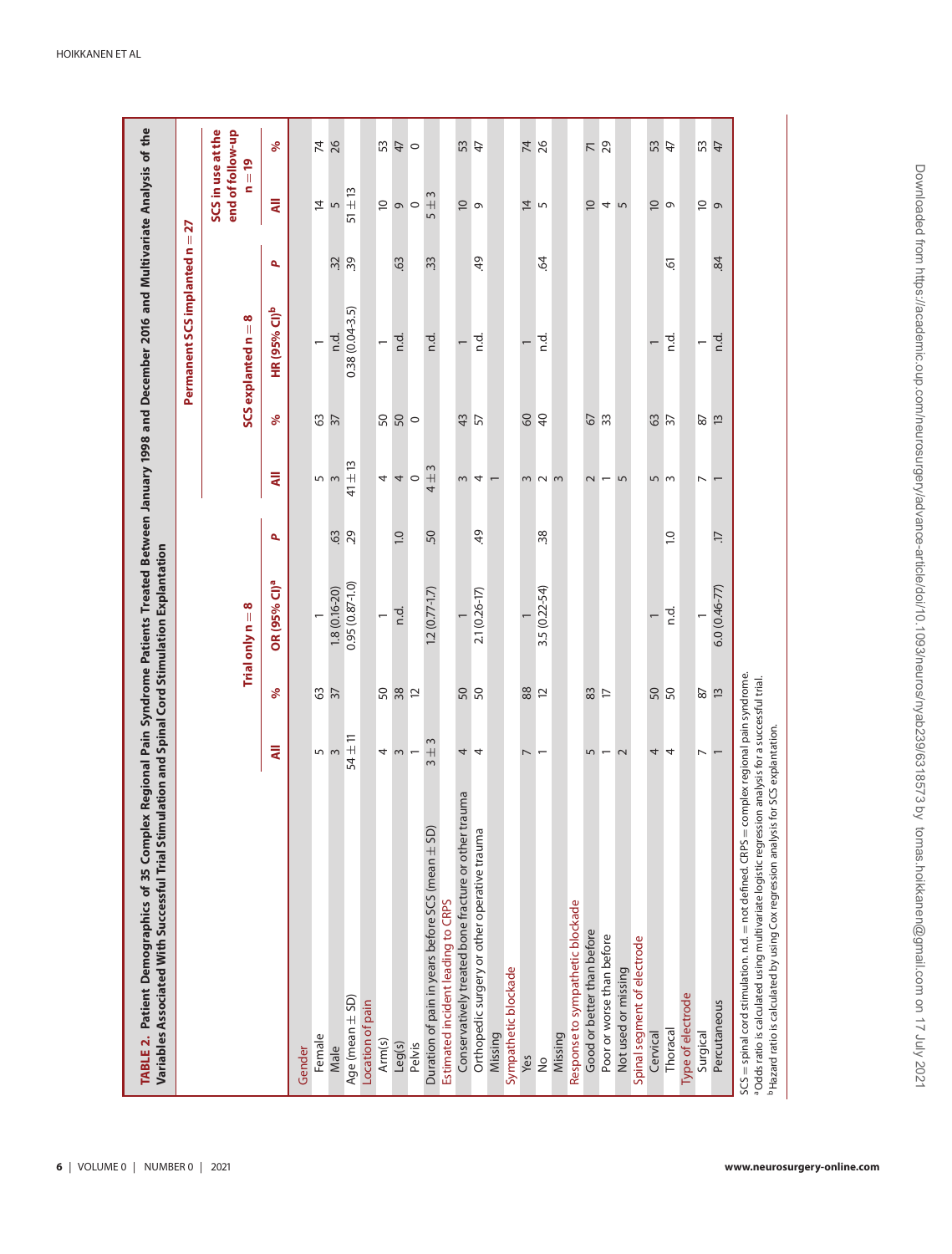<span id="page-6-0"></span>

## **RESULTS**

#### **CRPS History**

The median age of the 35 patients at the end of the trial period was 51 yr (range 16-83), and 24 (69%) were female (Table [2\)](#page-5-0). The median duration of pain before SCS was 3 yr (range 1-13). Of the patients, 18 (51%) suffered from upper limb pain, 16 (48%) from pain in lower limbs, and 1 (3%) from pelvic pain. The estimated incident that led to CRPS was conservatively treated bone fracture or other trauma in 17 (49%) patients, orthopedic surgery, or other operative trauma in 17 patients (49%), and in one patient, it was unknown. Sympathetic blockades were tried at least once in 24 (69%) patients, and the response to the treatment was good or better than before in 17 (71%) of them and poor or worse than before in six (25%) of them. Data were missing for one patient.

#### **Trial Stimulation**

All 35 patients went through a trial period of a median of 7 d (range 2-63), and 27 (77%) of them received an IPG. The remaining 8 (23%) patients did not experience adequate pain relief and had their electrodes removed (Figure [1\)](#page-6-0). Electrodes were placed in the cervical 19 (54%) or thoracic 16 (46%) segment, and most were surgical 24 (69%) electrodes. During the trial, one patient suffered from postoperative urinary retention. Otherwise, no revisions or complications occurred during the trial. In the multivariate logistic regression analysis, none of the variables—age, gender, location of pain (arm or leg/pelvis), estimated incident leading to CRPS, sympathetic blockade, spinal segment of electrode, or type of electrode—were associated with the success of the trial.

#### **Explantation Rate**

In 27 patients receiving a permanent SCS device after the trial, the mean follow-up was 6 yr (range 1-17, total 162 follow-up years). During follow-up, 8 (30%) SCS devices were explanted, of which 7 were because of inefficient pain relief and 1 because of pregnancy desire. Of the 10 percutaneously implanted electrodes, 1 (10%) was explanted, and of the 17 surgically implanted electrodes, 7 (41%) were explanted (Figure [2\)](#page-7-0). The mean time for explantation was 2 yr (range 1-4). In the Cox regression analysis, none of the variables—age, gender, location of pain (arm or leg/pelvis), estimated incident leading to CRPS, sympathetic blockade, spinal segment of electrode, and type of electrode—was associated with the explantation of the SCS device (Table [2\)](#page-5-0).

## **Opioid Use**

The obtained purchase data 24 mo before and after SCS show the mean daily MME of all 35 individual patients; these data were divided into 1-yr periods. During the 4-yr period, strong opioids were purchased at least once by 3 (38%) of the 8 patients in the trial-only group, 6 (75%) of the 8 patients in the explanted group, and 8 (42%) of the 19 patients in the permanent group (Table [3\)](#page-8-0). There were no significant differences in opioid use between the groups before or after SCS (Table [4\)](#page-9-0).

#### **Neuropathic Medication Use**

Obtained data 24 mo before and after SCS shows purchased DDDs of all 35 patients and were divided into 1-yr periods. During the 4-yr period, neuropathic pain medication was purchased at least once by 7 (88%) of the 8 patients in the trialonly group, 6 (75%) of the 8 patients in the explanted group, and 18 (95%) of the 19 patients in the permanent group (Table [3\)](#page-8-0). There were no significant differences in neuropathic medication use between the groups before or after SCS (Table [4\)](#page-9-0).

## **Complications and Revisions**

From trial period to the end of follow-up, 30 revisions were made in 17 (63%) out of the 27 patients with permanently implanted SCS device. Of the revisions, 3 (10%) were because of complications (2 IPG repositions because of local pain and 1 deep electrode infection), 9 (30%) were because of hardware malfunction (6 electrodes; 2 extension cables; 1 IPG), and 6 (20%) were because of electrode migration. Eight IPGs were replaced because of battery depletion. In 2 patients, the SCS devices were replaced with newer models, and electrodes were repositioned because of stimulation to the wrong area (Table [5\)](#page-10-0).

## **DISCUSSION**

This collaborative retrospective study of 35 CRPS patients shows the long-term outcome of SCS by measuring the success of the trial period, explantation rate, revision rate, use of opioids, and neuropathic pain medication. Despite the fact that patients were not able to discontinue or reduce their strong opioid or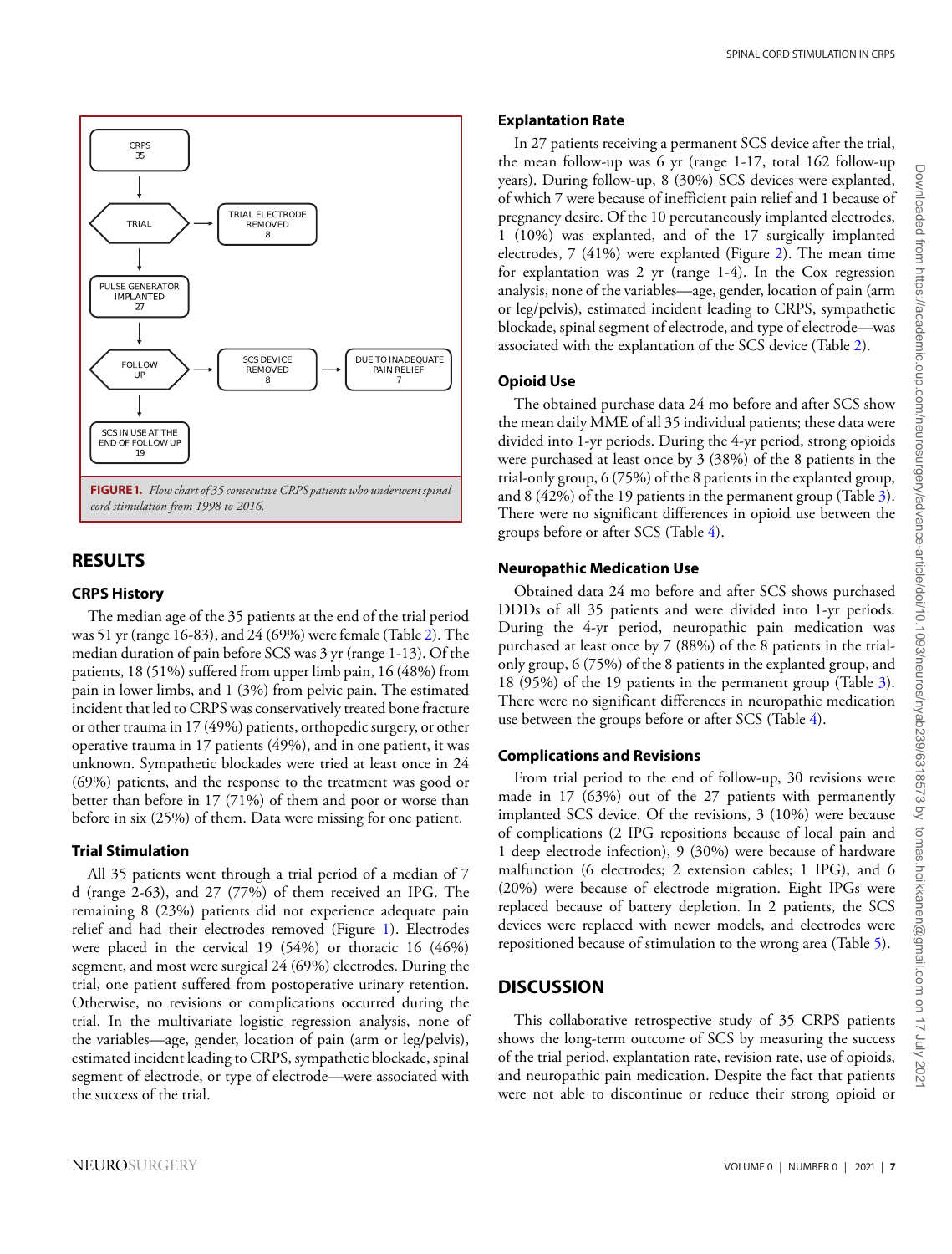<span id="page-7-0"></span>

neuropathic pain medication use, 70% continued to use their SCS device during a mean 6-yr follow-up. The analysis consisted of an 18-yr period from 1998 to 2016, with a median followup time of 8 yr, and was based on medical records and national registry data.

Short-term success in SCS is often measured by the results of the trial period. Here, 77% of the patients experienced adequate pain relief during the trial and received IPG. This trial success rate is in line with previous studies.<sup>30[,32,](#page-12-4)[37,](#page-12-5)[38](#page-12-6)</sup> Still, no factors were found that could predict the success of the trial.

Long-term succes[s](#page-8-0) in SCS is often evaluated by the explantation rate. Permanent SCS devices were removed from 30% of the patients who had had a successful trial period. The main reason for explantation was inefficient pain relief. This explantation rate was slightly higher compared with a recent study with failed back surgery syndrome patients. Among the studies containing CRPS patients, the result was relatively good with respect to the long follow-up time (Figure [3\)](#page-10-1).<sup>[17,](#page-11-28)[24,](#page-11-18)[28,](#page-11-17)[33](#page-12-0)</sup> As in previous reports, no factors predicting SCS device explantation were found.

In contrast to previous studies, opioid use remained the same or increased in different groups.<sup>28,[39,](#page-12-7)[40](#page-12-8)</sup> No statistically significant differences occurred in the use of neuropathic medication, but generally, there was a downward trend. The corresponding results have been reported previously.<sup>[39](#page-12-7)</sup>

We observed no differences between surgically or percutaneously implanted electrodes. In earlier studies, pain reduction in

CRPS was not dependent on the type of waveform or frequency of stimulation.<sup>[41](#page-12-9)</sup> During the study period, in our hospitals, tonic stimulation was still in use for most patients and new modalities, including burst and high-frequency stimulation, were rarely used.

According to previous studies, SCS is a cost-effective treatment for chronic neuropathic pain patients despite high initial costs. Already after the first year of implantation, total costs were lower in group with SCS and conventional medical management (CMM) combined compared to patients refractory to CMM. $42,43$  $42,43$ However, longer observational periods than 12 to 24 mo used in most studies should be considered because loss of efficiency and explantation rates increase over time (Figure [3\)](#page-10-1).

Complication and revision rates in earlier studies vary between 24% and 64%, and our study makes no exception with combined 63% revision and complication rate. Distinctly, higher revisions rates can be explained by longer follow-up time and consequent IPG depletion. Questionnaires show that culmination point in pain relief is achieved by 6 to 12 mo after SCS. Beyond that, effect of SCS diminishes over time. Together with increasing explantation rates by time, it is reasonable to say that 12- to 24-mo follow-up time is too short to evaluate long-term effect of SCS. In contrast to many previous reports, opioid consumption did not decrease in consequence of SCS in our patients. With our long follow-up time and accurate medication data, we provide additional information in the field (Table [1\)](#page-2-0).

With short- and long-term success combined, 19 (54%) of the patients benefited from SCS. Generally, SCS is often the only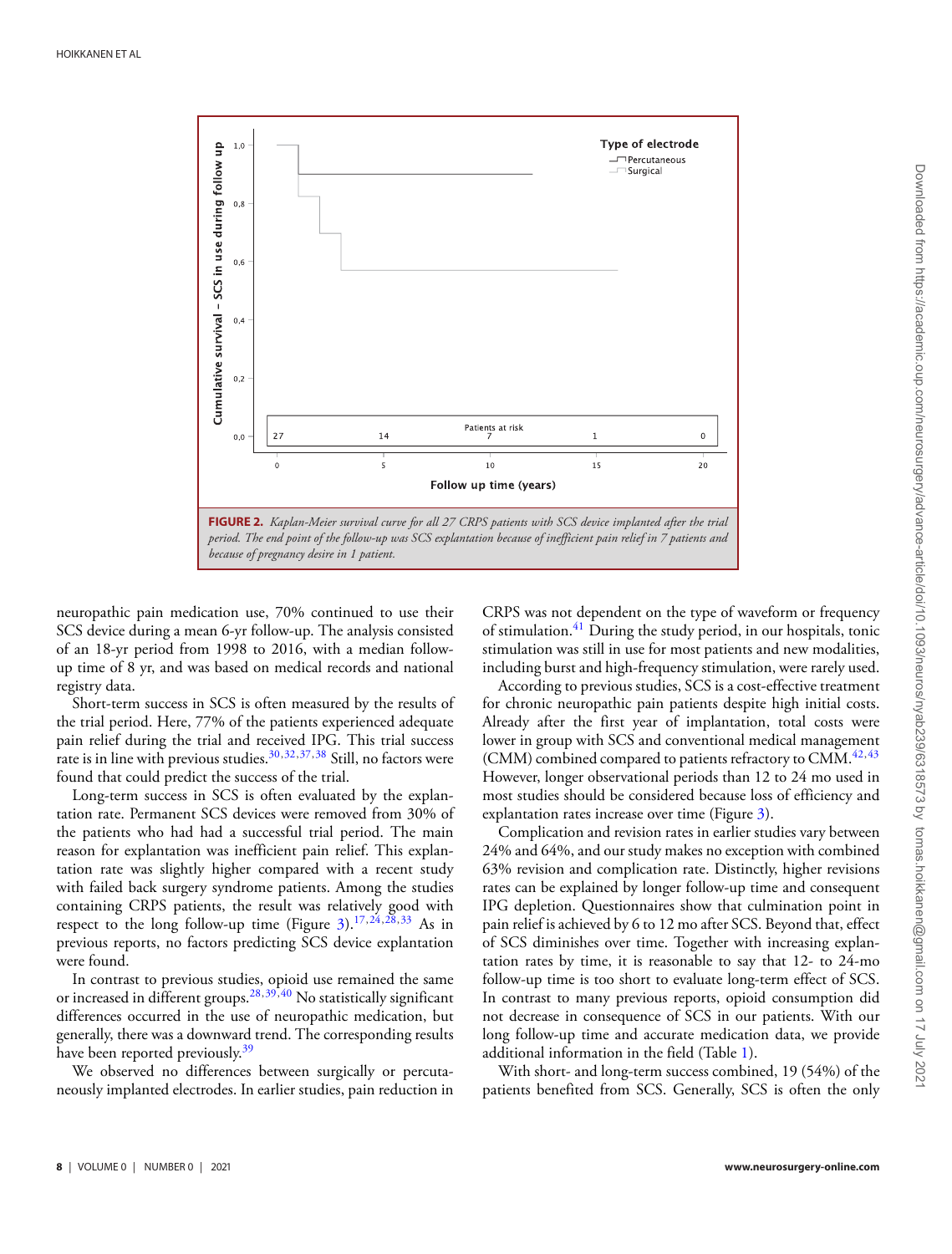<span id="page-8-0"></span>

| $\circ$<br>$\circ$<br>$\circ$<br>$\circ$<br>$\circ$<br>$\circ$<br>$\circ$<br>$\circ$<br>$\circ$<br>$\circ$<br>$\circ$<br>$\circ$<br>$\circ$<br>$\circ$<br>$\circ$<br>$+1$ yr<br>$0.16 \pm$<br>0.58<br>0.64<br>0.96<br>0.25<br>0.05<br>0.35<br>0.68<br>0.58<br>0.79<br>0.47<br>0.92<br>0.15<br>0.37<br>0.87<br>0.13<br>0.92<br>0.12<br>0.27<br>$\overline{c}$<br>$\overline{0}$<br>$\frac{6}{2}$<br>$\circ$<br>$\circ$<br>dose (DDD)<br>$\circ$<br>$\circ$<br>$\circ$<br>$\circ$<br>$\circ$<br>$\circ$<br>$\circ$<br>$\circ$<br>$\circ$<br>$\circ$<br>$\circ$<br>$\circ$<br>$0.20 \pm$<br>$-1yr$<br>0.88<br>0.46<br>0.05<br>0.04<br>0.70<br>0.04<br>0.58<br>0.63<br>0.53<br>0.04<br>0.33<br>0.55<br>0.50<br>0.04<br>0.27<br>0.01<br>0.15<br>0.91<br>0.31<br>$\overline{0}$<br>$\overline{0}$<br>$\overline{13}$<br>$\circ$<br>L1<br>$\circ$<br>$\circ$<br>$\circ$<br>$\circ$<br>$\circ$<br>$\circ$<br>$\circ$<br>$\circ$<br>$\circ$<br>$\circ$ $\circ$<br>$0.13 \pm$<br>$-2yr$<br>0.04<br>0.05<br>0.90<br>0.06<br>0.40<br>0.05<br>020<br>0.08<br>0.04<br>0.85<br>0.29<br>0.23<br>0.35<br>0.55<br>0.52<br>0.05<br>0.18<br>0.01<br>0.73<br>0.61<br>0.72<br>0.27<br>0.19<br>0.21<br>0.12<br>0.61<br>0.17<br>$\overline{\omega}$<br>$\circ$<br>$\circ$<br>$\circ$<br>$\circ$<br>$\circ$<br>$\circ$<br>$\circ$<br>$\frac{1}{6}$<br>$+2yr$<br>$\circ \circ \circ$<br>$\circ \circ \circ$ $\circ$<br>26<br>180<br>$\begin{array}{c} 5 \end{array}$<br>$\circ$<br>$\circ$<br>$\circ$<br>203<br>$\circ$ $\circ$<br>$\circ$ $\circ$<br>$\circ$<br>$\circ$ $\circ$<br>99<br>$\circ$<br>$\circ$<br>$\circ \circ \circ \beta$<br>$\circ$<br>26<br>5<br>205<br>237<br>52<br>Mean daily opioid dose (MME)<br>$\pm 75$<br>$+1$ yr<br>$\circ$ $\circ$ $\infty$<br>$\begin{array}{c}\n0 & 0 & 0 & 0 \\ \hline\n0 & 0 & 0 & 0 \\ \hline\n0 & 0 & 0 & 0\n\end{array}$<br>$\circ$<br>$\overline{5}$<br>159<br>$\circ$<br>$\circ$ $\circ$<br>$\circ$ $\circ$<br>$\circ$<br>$\circ \circ \circ$<br>$\approx$<br>$\circ$ $\circ$<br>$\frac{4}{5}$<br>$\circ$ $\circ$<br>$\overline{4}$<br>60<br>29<br>155<br>Ε<br>29<br>$\frac{5}{1}$<br>$\frac{+}{8}$<br>8 <sup>9</sup><br>$\circ$<br>$\circ \circ \circ$<br>$\circ \circ \circ$<br>$\circ$ $\circ$<br>$\sim$<br>$\circ$ $\circ$<br>$\circ$ $\circ$<br>$\circ$<br>$\circ$<br>$\circ$<br>$\circ$<br>205<br>$\circ$<br>$\circ$<br>88<br>$\circ$<br>$\circ$ $\circ$<br>$\circ$ $\circ$<br>$\circ$<br>66<br>180<br>$\sim$<br>$\circ$<br>48<br>.<br>이<br>사<br>$-2yr$<br>$\circ$ $\circ$<br>$\circ$ $\circ$<br>$\infty$<br>$\circ$<br>$\circ$ $\circ$<br>$\circ$ $\circ$<br>$\circ$ $\circ$<br>$\circ$<br>$\circ$<br>88<br>$\circ$<br>$\circ$<br>$\circ$<br>$\circ$<br>$\circ$<br>$\circ$<br>$\frac{4}{3}$<br>$\circ$ $\circ$<br>$\circ$<br>$\circ$<br>235<br>$\circ$<br>$\circ$<br>$\overline{a}$<br>$\circ$<br>183<br>$\circ$<br>$\circ$<br>$\overline{6}$<br>trauma to SCS<br><b>Years from</b><br>Q<br>$\frac{1}{2}$<br>$\sim$ 0<br>$\mathbb O$<br>$\omega$ 4<br>$\omega$ 4<br>$\sim$<br>$\overline{\mathbf{c}}$<br>$\sigma$<br>$\sim$<br>$\sim$<br>$\sim$<br>$\circ$<br>$\circ$<br>$\sim$<br>$\sim$<br>4<br>$4$ $\sim$<br>$\sim$<br>$\infty$<br>$\infty$<br>$\sim$<br>4<br>w<br>$\overline{\phantom{0}}$<br>4<br>4.3<br>Site of pain<br>Both arms<br>Right arm<br>Right arm<br>Right arm<br>Right arm<br>Right arm<br>Right arm<br>Both legs<br>Right arm<br>Right arm<br>Right arm<br>Right arm<br>Right leg<br>Right leg<br>Right leg<br>Right leg<br>Right leg<br>Right arm<br>Right leg<br>Right leg<br>Right leg<br>Right leg<br>Left arm<br>Leftarm<br>Leftarm<br>Leftarm<br>Leftarm<br>Left leg<br>Left arm<br>Left leg<br>Left leg<br>Left leg<br>Left leg<br>Left leg<br>Pelvis<br>49 ± 13<br>Age<br>60<br>50<br>46<br>58<br>$83\,$<br>56<br>26<br>58<br>68<br>$\infty$<br>56<br>$\overline{4}$<br>58<br>49<br>54<br>58<br>59<br>28<br>$\overline{a}$<br>52<br>42<br>$\approx$<br>65<br>52<br>43<br>$\overline{\mathcal{E}}$<br>42<br>57<br>55<br>$\approx$<br>47<br>47<br>6<br>$\Delta$<br>Gender<br>Female<br>Female<br>Female<br>Female<br>Female<br>Female<br>Female<br>Female<br>Female<br>Female<br>Female<br>Female<br>Female<br>Female<br>Female<br>Female<br>Female<br>Female<br>Female<br>Female<br>Female<br>Female<br>Female<br>Female<br>Male<br>Male<br>Male<br>Male<br>Male<br>Male<br>Male<br>Male<br>Male<br>Male<br>Male<br>Summary (mean $\pm$ SD)<br>Permanent <sub>10</sub><br>Permanent <sub>14</sub><br>Permanent 16<br>Permanent <sub>18</sub><br>Permanent 15<br>Permanent <sub>12</sub><br>Permanent <sub>13</sub><br>Permanent <sub>19</sub><br>Permanent 17<br>Permanent 9<br>Permanent <sub>11</sub><br>Permanent 6<br>Permanent 8<br>Permanent 4<br>Permanent 3<br>Permanent 5<br>Permanent <sub>2</sub><br>Permanent 7<br>Permanent 1<br>Explanted 3<br>Explanted 4<br>Explanted 5<br>Explanted 6<br>Explanted 8<br>Explanted <sub>2</sub><br>Explanted 7<br>Explanted <sub>1</sub><br>Trial 3<br>Trial 4<br>Trial 5<br>Trial 6<br>Trial 8<br>Trial 1<br>Trial <sub>2</sub><br>Trial 7 |  |  |  |  |  | Mean daily neuropathic medication |                |
|-------------------------------------------------------------------------------------------------------------------------------------------------------------------------------------------------------------------------------------------------------------------------------------------------------------------------------------------------------------------------------------------------------------------------------------------------------------------------------------------------------------------------------------------------------------------------------------------------------------------------------------------------------------------------------------------------------------------------------------------------------------------------------------------------------------------------------------------------------------------------------------------------------------------------------------------------------------------------------------------------------------------------------------------------------------------------------------------------------------------------------------------------------------------------------------------------------------------------------------------------------------------------------------------------------------------------------------------------------------------------------------------------------------------------------------------------------------------------------------------------------------------------------------------------------------------------------------------------------------------------------------------------------------------------------------------------------------------------------------------------------------------------------------------------------------------------------------------------------------------------------------------------------------------------------------------------------------------------------------------------------------------------------------------------------------------------------------------------------------------------------------------------------------------------------------------------------------------------------------------------------------------------------------------------------------------------------------------------------------------------------------------------------------------------------------------------------------------------------------------------------------------------------------------------------------------------------------------------------------------------------------------------------------------------------------------------------------------------------------------------------------------------------------------------------------------------------------------------------------------------------------------------------------------------------------------------------------------------------------------------------------------------------------------------------------------------------------------------------------------------------------------------------------------------------------------------------------------------------------------------------------------------------------------------------------------------------------------------------------------------------------------------------------------------------------------------------------------------------------------------------------------------------------------------------------------------------------------------------------------------------------------------------------------------------------------------------------------------------------------------------------------------------------------------------------------------------------------------------------------------------------------------------------------------------------------------------------------------------------------------------------------------------------------------------------------------------------------------------------------------------------------------------------------------------------------------------------------------------------------------------------------------------------------------------------------------------------------------------------------------------------------------------------------------------------------------------------------------------------------------------------------------------------------------------------------------------------------------------------------------------------------------------------------------------------------------------------------------------------------------------------------------------------------------------------------------------------------------------------------------------------------------------------------------------------------------------------------------------------------------------------------------------------------------------|--|--|--|--|--|-----------------------------------|----------------|
|                                                                                                                                                                                                                                                                                                                                                                                                                                                                                                                                                                                                                                                                                                                                                                                                                                                                                                                                                                                                                                                                                                                                                                                                                                                                                                                                                                                                                                                                                                                                                                                                                                                                                                                                                                                                                                                                                                                                                                                                                                                                                                                                                                                                                                                                                                                                                                                                                                                                                                                                                                                                                                                                                                                                                                                                                                                                                                                                                                                                                                                                                                                                                                                                                                                                                                                                                                                                                                                                                                                                                                                                                                                                                                                                                                                                                                                                                                                                                                                                                                                                                                                                                                                                                                                                                                                                                                                                                                                                                                                                                                                                                                                                                                                                                                                                                                                                                                                                                                                                                                                       |  |  |  |  |  |                                   |                |
|                                                                                                                                                                                                                                                                                                                                                                                                                                                                                                                                                                                                                                                                                                                                                                                                                                                                                                                                                                                                                                                                                                                                                                                                                                                                                                                                                                                                                                                                                                                                                                                                                                                                                                                                                                                                                                                                                                                                                                                                                                                                                                                                                                                                                                                                                                                                                                                                                                                                                                                                                                                                                                                                                                                                                                                                                                                                                                                                                                                                                                                                                                                                                                                                                                                                                                                                                                                                                                                                                                                                                                                                                                                                                                                                                                                                                                                                                                                                                                                                                                                                                                                                                                                                                                                                                                                                                                                                                                                                                                                                                                                                                                                                                                                                                                                                                                                                                                                                                                                                                                                       |  |  |  |  |  |                                   | $+2y$ r        |
|                                                                                                                                                                                                                                                                                                                                                                                                                                                                                                                                                                                                                                                                                                                                                                                                                                                                                                                                                                                                                                                                                                                                                                                                                                                                                                                                                                                                                                                                                                                                                                                                                                                                                                                                                                                                                                                                                                                                                                                                                                                                                                                                                                                                                                                                                                                                                                                                                                                                                                                                                                                                                                                                                                                                                                                                                                                                                                                                                                                                                                                                                                                                                                                                                                                                                                                                                                                                                                                                                                                                                                                                                                                                                                                                                                                                                                                                                                                                                                                                                                                                                                                                                                                                                                                                                                                                                                                                                                                                                                                                                                                                                                                                                                                                                                                                                                                                                                                                                                                                                                                       |  |  |  |  |  |                                   |                |
|                                                                                                                                                                                                                                                                                                                                                                                                                                                                                                                                                                                                                                                                                                                                                                                                                                                                                                                                                                                                                                                                                                                                                                                                                                                                                                                                                                                                                                                                                                                                                                                                                                                                                                                                                                                                                                                                                                                                                                                                                                                                                                                                                                                                                                                                                                                                                                                                                                                                                                                                                                                                                                                                                                                                                                                                                                                                                                                                                                                                                                                                                                                                                                                                                                                                                                                                                                                                                                                                                                                                                                                                                                                                                                                                                                                                                                                                                                                                                                                                                                                                                                                                                                                                                                                                                                                                                                                                                                                                                                                                                                                                                                                                                                                                                                                                                                                                                                                                                                                                                                                       |  |  |  |  |  |                                   |                |
|                                                                                                                                                                                                                                                                                                                                                                                                                                                                                                                                                                                                                                                                                                                                                                                                                                                                                                                                                                                                                                                                                                                                                                                                                                                                                                                                                                                                                                                                                                                                                                                                                                                                                                                                                                                                                                                                                                                                                                                                                                                                                                                                                                                                                                                                                                                                                                                                                                                                                                                                                                                                                                                                                                                                                                                                                                                                                                                                                                                                                                                                                                                                                                                                                                                                                                                                                                                                                                                                                                                                                                                                                                                                                                                                                                                                                                                                                                                                                                                                                                                                                                                                                                                                                                                                                                                                                                                                                                                                                                                                                                                                                                                                                                                                                                                                                                                                                                                                                                                                                                                       |  |  |  |  |  |                                   | 0.22           |
|                                                                                                                                                                                                                                                                                                                                                                                                                                                                                                                                                                                                                                                                                                                                                                                                                                                                                                                                                                                                                                                                                                                                                                                                                                                                                                                                                                                                                                                                                                                                                                                                                                                                                                                                                                                                                                                                                                                                                                                                                                                                                                                                                                                                                                                                                                                                                                                                                                                                                                                                                                                                                                                                                                                                                                                                                                                                                                                                                                                                                                                                                                                                                                                                                                                                                                                                                                                                                                                                                                                                                                                                                                                                                                                                                                                                                                                                                                                                                                                                                                                                                                                                                                                                                                                                                                                                                                                                                                                                                                                                                                                                                                                                                                                                                                                                                                                                                                                                                                                                                                                       |  |  |  |  |  |                                   | 0.64           |
|                                                                                                                                                                                                                                                                                                                                                                                                                                                                                                                                                                                                                                                                                                                                                                                                                                                                                                                                                                                                                                                                                                                                                                                                                                                                                                                                                                                                                                                                                                                                                                                                                                                                                                                                                                                                                                                                                                                                                                                                                                                                                                                                                                                                                                                                                                                                                                                                                                                                                                                                                                                                                                                                                                                                                                                                                                                                                                                                                                                                                                                                                                                                                                                                                                                                                                                                                                                                                                                                                                                                                                                                                                                                                                                                                                                                                                                                                                                                                                                                                                                                                                                                                                                                                                                                                                                                                                                                                                                                                                                                                                                                                                                                                                                                                                                                                                                                                                                                                                                                                                                       |  |  |  |  |  |                                   |                |
|                                                                                                                                                                                                                                                                                                                                                                                                                                                                                                                                                                                                                                                                                                                                                                                                                                                                                                                                                                                                                                                                                                                                                                                                                                                                                                                                                                                                                                                                                                                                                                                                                                                                                                                                                                                                                                                                                                                                                                                                                                                                                                                                                                                                                                                                                                                                                                                                                                                                                                                                                                                                                                                                                                                                                                                                                                                                                                                                                                                                                                                                                                                                                                                                                                                                                                                                                                                                                                                                                                                                                                                                                                                                                                                                                                                                                                                                                                                                                                                                                                                                                                                                                                                                                                                                                                                                                                                                                                                                                                                                                                                                                                                                                                                                                                                                                                                                                                                                                                                                                                                       |  |  |  |  |  |                                   |                |
|                                                                                                                                                                                                                                                                                                                                                                                                                                                                                                                                                                                                                                                                                                                                                                                                                                                                                                                                                                                                                                                                                                                                                                                                                                                                                                                                                                                                                                                                                                                                                                                                                                                                                                                                                                                                                                                                                                                                                                                                                                                                                                                                                                                                                                                                                                                                                                                                                                                                                                                                                                                                                                                                                                                                                                                                                                                                                                                                                                                                                                                                                                                                                                                                                                                                                                                                                                                                                                                                                                                                                                                                                                                                                                                                                                                                                                                                                                                                                                                                                                                                                                                                                                                                                                                                                                                                                                                                                                                                                                                                                                                                                                                                                                                                                                                                                                                                                                                                                                                                                                                       |  |  |  |  |  |                                   | 0.42           |
|                                                                                                                                                                                                                                                                                                                                                                                                                                                                                                                                                                                                                                                                                                                                                                                                                                                                                                                                                                                                                                                                                                                                                                                                                                                                                                                                                                                                                                                                                                                                                                                                                                                                                                                                                                                                                                                                                                                                                                                                                                                                                                                                                                                                                                                                                                                                                                                                                                                                                                                                                                                                                                                                                                                                                                                                                                                                                                                                                                                                                                                                                                                                                                                                                                                                                                                                                                                                                                                                                                                                                                                                                                                                                                                                                                                                                                                                                                                                                                                                                                                                                                                                                                                                                                                                                                                                                                                                                                                                                                                                                                                                                                                                                                                                                                                                                                                                                                                                                                                                                                                       |  |  |  |  |  |                                   |                |
|                                                                                                                                                                                                                                                                                                                                                                                                                                                                                                                                                                                                                                                                                                                                                                                                                                                                                                                                                                                                                                                                                                                                                                                                                                                                                                                                                                                                                                                                                                                                                                                                                                                                                                                                                                                                                                                                                                                                                                                                                                                                                                                                                                                                                                                                                                                                                                                                                                                                                                                                                                                                                                                                                                                                                                                                                                                                                                                                                                                                                                                                                                                                                                                                                                                                                                                                                                                                                                                                                                                                                                                                                                                                                                                                                                                                                                                                                                                                                                                                                                                                                                                                                                                                                                                                                                                                                                                                                                                                                                                                                                                                                                                                                                                                                                                                                                                                                                                                                                                                                                                       |  |  |  |  |  |                                   |                |
|                                                                                                                                                                                                                                                                                                                                                                                                                                                                                                                                                                                                                                                                                                                                                                                                                                                                                                                                                                                                                                                                                                                                                                                                                                                                                                                                                                                                                                                                                                                                                                                                                                                                                                                                                                                                                                                                                                                                                                                                                                                                                                                                                                                                                                                                                                                                                                                                                                                                                                                                                                                                                                                                                                                                                                                                                                                                                                                                                                                                                                                                                                                                                                                                                                                                                                                                                                                                                                                                                                                                                                                                                                                                                                                                                                                                                                                                                                                                                                                                                                                                                                                                                                                                                                                                                                                                                                                                                                                                                                                                                                                                                                                                                                                                                                                                                                                                                                                                                                                                                                                       |  |  |  |  |  |                                   |                |
|                                                                                                                                                                                                                                                                                                                                                                                                                                                                                                                                                                                                                                                                                                                                                                                                                                                                                                                                                                                                                                                                                                                                                                                                                                                                                                                                                                                                                                                                                                                                                                                                                                                                                                                                                                                                                                                                                                                                                                                                                                                                                                                                                                                                                                                                                                                                                                                                                                                                                                                                                                                                                                                                                                                                                                                                                                                                                                                                                                                                                                                                                                                                                                                                                                                                                                                                                                                                                                                                                                                                                                                                                                                                                                                                                                                                                                                                                                                                                                                                                                                                                                                                                                                                                                                                                                                                                                                                                                                                                                                                                                                                                                                                                                                                                                                                                                                                                                                                                                                                                                                       |  |  |  |  |  |                                   | 0.49           |
|                                                                                                                                                                                                                                                                                                                                                                                                                                                                                                                                                                                                                                                                                                                                                                                                                                                                                                                                                                                                                                                                                                                                                                                                                                                                                                                                                                                                                                                                                                                                                                                                                                                                                                                                                                                                                                                                                                                                                                                                                                                                                                                                                                                                                                                                                                                                                                                                                                                                                                                                                                                                                                                                                                                                                                                                                                                                                                                                                                                                                                                                                                                                                                                                                                                                                                                                                                                                                                                                                                                                                                                                                                                                                                                                                                                                                                                                                                                                                                                                                                                                                                                                                                                                                                                                                                                                                                                                                                                                                                                                                                                                                                                                                                                                                                                                                                                                                                                                                                                                                                                       |  |  |  |  |  |                                   | 0.82           |
|                                                                                                                                                                                                                                                                                                                                                                                                                                                                                                                                                                                                                                                                                                                                                                                                                                                                                                                                                                                                                                                                                                                                                                                                                                                                                                                                                                                                                                                                                                                                                                                                                                                                                                                                                                                                                                                                                                                                                                                                                                                                                                                                                                                                                                                                                                                                                                                                                                                                                                                                                                                                                                                                                                                                                                                                                                                                                                                                                                                                                                                                                                                                                                                                                                                                                                                                                                                                                                                                                                                                                                                                                                                                                                                                                                                                                                                                                                                                                                                                                                                                                                                                                                                                                                                                                                                                                                                                                                                                                                                                                                                                                                                                                                                                                                                                                                                                                                                                                                                                                                                       |  |  |  |  |  |                                   | 0.13           |
|                                                                                                                                                                                                                                                                                                                                                                                                                                                                                                                                                                                                                                                                                                                                                                                                                                                                                                                                                                                                                                                                                                                                                                                                                                                                                                                                                                                                                                                                                                                                                                                                                                                                                                                                                                                                                                                                                                                                                                                                                                                                                                                                                                                                                                                                                                                                                                                                                                                                                                                                                                                                                                                                                                                                                                                                                                                                                                                                                                                                                                                                                                                                                                                                                                                                                                                                                                                                                                                                                                                                                                                                                                                                                                                                                                                                                                                                                                                                                                                                                                                                                                                                                                                                                                                                                                                                                                                                                                                                                                                                                                                                                                                                                                                                                                                                                                                                                                                                                                                                                                                       |  |  |  |  |  |                                   |                |
|                                                                                                                                                                                                                                                                                                                                                                                                                                                                                                                                                                                                                                                                                                                                                                                                                                                                                                                                                                                                                                                                                                                                                                                                                                                                                                                                                                                                                                                                                                                                                                                                                                                                                                                                                                                                                                                                                                                                                                                                                                                                                                                                                                                                                                                                                                                                                                                                                                                                                                                                                                                                                                                                                                                                                                                                                                                                                                                                                                                                                                                                                                                                                                                                                                                                                                                                                                                                                                                                                                                                                                                                                                                                                                                                                                                                                                                                                                                                                                                                                                                                                                                                                                                                                                                                                                                                                                                                                                                                                                                                                                                                                                                                                                                                                                                                                                                                                                                                                                                                                                                       |  |  |  |  |  |                                   | 0.40           |
|                                                                                                                                                                                                                                                                                                                                                                                                                                                                                                                                                                                                                                                                                                                                                                                                                                                                                                                                                                                                                                                                                                                                                                                                                                                                                                                                                                                                                                                                                                                                                                                                                                                                                                                                                                                                                                                                                                                                                                                                                                                                                                                                                                                                                                                                                                                                                                                                                                                                                                                                                                                                                                                                                                                                                                                                                                                                                                                                                                                                                                                                                                                                                                                                                                                                                                                                                                                                                                                                                                                                                                                                                                                                                                                                                                                                                                                                                                                                                                                                                                                                                                                                                                                                                                                                                                                                                                                                                                                                                                                                                                                                                                                                                                                                                                                                                                                                                                                                                                                                                                                       |  |  |  |  |  |                                   | 0.43           |
|                                                                                                                                                                                                                                                                                                                                                                                                                                                                                                                                                                                                                                                                                                                                                                                                                                                                                                                                                                                                                                                                                                                                                                                                                                                                                                                                                                                                                                                                                                                                                                                                                                                                                                                                                                                                                                                                                                                                                                                                                                                                                                                                                                                                                                                                                                                                                                                                                                                                                                                                                                                                                                                                                                                                                                                                                                                                                                                                                                                                                                                                                                                                                                                                                                                                                                                                                                                                                                                                                                                                                                                                                                                                                                                                                                                                                                                                                                                                                                                                                                                                                                                                                                                                                                                                                                                                                                                                                                                                                                                                                                                                                                                                                                                                                                                                                                                                                                                                                                                                                                                       |  |  |  |  |  |                                   | 0.15           |
|                                                                                                                                                                                                                                                                                                                                                                                                                                                                                                                                                                                                                                                                                                                                                                                                                                                                                                                                                                                                                                                                                                                                                                                                                                                                                                                                                                                                                                                                                                                                                                                                                                                                                                                                                                                                                                                                                                                                                                                                                                                                                                                                                                                                                                                                                                                                                                                                                                                                                                                                                                                                                                                                                                                                                                                                                                                                                                                                                                                                                                                                                                                                                                                                                                                                                                                                                                                                                                                                                                                                                                                                                                                                                                                                                                                                                                                                                                                                                                                                                                                                                                                                                                                                                                                                                                                                                                                                                                                                                                                                                                                                                                                                                                                                                                                                                                                                                                                                                                                                                                                       |  |  |  |  |  |                                   |                |
|                                                                                                                                                                                                                                                                                                                                                                                                                                                                                                                                                                                                                                                                                                                                                                                                                                                                                                                                                                                                                                                                                                                                                                                                                                                                                                                                                                                                                                                                                                                                                                                                                                                                                                                                                                                                                                                                                                                                                                                                                                                                                                                                                                                                                                                                                                                                                                                                                                                                                                                                                                                                                                                                                                                                                                                                                                                                                                                                                                                                                                                                                                                                                                                                                                                                                                                                                                                                                                                                                                                                                                                                                                                                                                                                                                                                                                                                                                                                                                                                                                                                                                                                                                                                                                                                                                                                                                                                                                                                                                                                                                                                                                                                                                                                                                                                                                                                                                                                                                                                                                                       |  |  |  |  |  |                                   |                |
|                                                                                                                                                                                                                                                                                                                                                                                                                                                                                                                                                                                                                                                                                                                                                                                                                                                                                                                                                                                                                                                                                                                                                                                                                                                                                                                                                                                                                                                                                                                                                                                                                                                                                                                                                                                                                                                                                                                                                                                                                                                                                                                                                                                                                                                                                                                                                                                                                                                                                                                                                                                                                                                                                                                                                                                                                                                                                                                                                                                                                                                                                                                                                                                                                                                                                                                                                                                                                                                                                                                                                                                                                                                                                                                                                                                                                                                                                                                                                                                                                                                                                                                                                                                                                                                                                                                                                                                                                                                                                                                                                                                                                                                                                                                                                                                                                                                                                                                                                                                                                                                       |  |  |  |  |  |                                   |                |
|                                                                                                                                                                                                                                                                                                                                                                                                                                                                                                                                                                                                                                                                                                                                                                                                                                                                                                                                                                                                                                                                                                                                                                                                                                                                                                                                                                                                                                                                                                                                                                                                                                                                                                                                                                                                                                                                                                                                                                                                                                                                                                                                                                                                                                                                                                                                                                                                                                                                                                                                                                                                                                                                                                                                                                                                                                                                                                                                                                                                                                                                                                                                                                                                                                                                                                                                                                                                                                                                                                                                                                                                                                                                                                                                                                                                                                                                                                                                                                                                                                                                                                                                                                                                                                                                                                                                                                                                                                                                                                                                                                                                                                                                                                                                                                                                                                                                                                                                                                                                                                                       |  |  |  |  |  |                                   |                |
|                                                                                                                                                                                                                                                                                                                                                                                                                                                                                                                                                                                                                                                                                                                                                                                                                                                                                                                                                                                                                                                                                                                                                                                                                                                                                                                                                                                                                                                                                                                                                                                                                                                                                                                                                                                                                                                                                                                                                                                                                                                                                                                                                                                                                                                                                                                                                                                                                                                                                                                                                                                                                                                                                                                                                                                                                                                                                                                                                                                                                                                                                                                                                                                                                                                                                                                                                                                                                                                                                                                                                                                                                                                                                                                                                                                                                                                                                                                                                                                                                                                                                                                                                                                                                                                                                                                                                                                                                                                                                                                                                                                                                                                                                                                                                                                                                                                                                                                                                                                                                                                       |  |  |  |  |  |                                   | $\overline{4}$ |
|                                                                                                                                                                                                                                                                                                                                                                                                                                                                                                                                                                                                                                                                                                                                                                                                                                                                                                                                                                                                                                                                                                                                                                                                                                                                                                                                                                                                                                                                                                                                                                                                                                                                                                                                                                                                                                                                                                                                                                                                                                                                                                                                                                                                                                                                                                                                                                                                                                                                                                                                                                                                                                                                                                                                                                                                                                                                                                                                                                                                                                                                                                                                                                                                                                                                                                                                                                                                                                                                                                                                                                                                                                                                                                                                                                                                                                                                                                                                                                                                                                                                                                                                                                                                                                                                                                                                                                                                                                                                                                                                                                                                                                                                                                                                                                                                                                                                                                                                                                                                                                                       |  |  |  |  |  |                                   | 0.26           |
|                                                                                                                                                                                                                                                                                                                                                                                                                                                                                                                                                                                                                                                                                                                                                                                                                                                                                                                                                                                                                                                                                                                                                                                                                                                                                                                                                                                                                                                                                                                                                                                                                                                                                                                                                                                                                                                                                                                                                                                                                                                                                                                                                                                                                                                                                                                                                                                                                                                                                                                                                                                                                                                                                                                                                                                                                                                                                                                                                                                                                                                                                                                                                                                                                                                                                                                                                                                                                                                                                                                                                                                                                                                                                                                                                                                                                                                                                                                                                                                                                                                                                                                                                                                                                                                                                                                                                                                                                                                                                                                                                                                                                                                                                                                                                                                                                                                                                                                                                                                                                                                       |  |  |  |  |  |                                   |                |
|                                                                                                                                                                                                                                                                                                                                                                                                                                                                                                                                                                                                                                                                                                                                                                                                                                                                                                                                                                                                                                                                                                                                                                                                                                                                                                                                                                                                                                                                                                                                                                                                                                                                                                                                                                                                                                                                                                                                                                                                                                                                                                                                                                                                                                                                                                                                                                                                                                                                                                                                                                                                                                                                                                                                                                                                                                                                                                                                                                                                                                                                                                                                                                                                                                                                                                                                                                                                                                                                                                                                                                                                                                                                                                                                                                                                                                                                                                                                                                                                                                                                                                                                                                                                                                                                                                                                                                                                                                                                                                                                                                                                                                                                                                                                                                                                                                                                                                                                                                                                                                                       |  |  |  |  |  |                                   |                |
|                                                                                                                                                                                                                                                                                                                                                                                                                                                                                                                                                                                                                                                                                                                                                                                                                                                                                                                                                                                                                                                                                                                                                                                                                                                                                                                                                                                                                                                                                                                                                                                                                                                                                                                                                                                                                                                                                                                                                                                                                                                                                                                                                                                                                                                                                                                                                                                                                                                                                                                                                                                                                                                                                                                                                                                                                                                                                                                                                                                                                                                                                                                                                                                                                                                                                                                                                                                                                                                                                                                                                                                                                                                                                                                                                                                                                                                                                                                                                                                                                                                                                                                                                                                                                                                                                                                                                                                                                                                                                                                                                                                                                                                                                                                                                                                                                                                                                                                                                                                                                                                       |  |  |  |  |  |                                   | 0.33           |
|                                                                                                                                                                                                                                                                                                                                                                                                                                                                                                                                                                                                                                                                                                                                                                                                                                                                                                                                                                                                                                                                                                                                                                                                                                                                                                                                                                                                                                                                                                                                                                                                                                                                                                                                                                                                                                                                                                                                                                                                                                                                                                                                                                                                                                                                                                                                                                                                                                                                                                                                                                                                                                                                                                                                                                                                                                                                                                                                                                                                                                                                                                                                                                                                                                                                                                                                                                                                                                                                                                                                                                                                                                                                                                                                                                                                                                                                                                                                                                                                                                                                                                                                                                                                                                                                                                                                                                                                                                                                                                                                                                                                                                                                                                                                                                                                                                                                                                                                                                                                                                                       |  |  |  |  |  |                                   | 0.61           |
|                                                                                                                                                                                                                                                                                                                                                                                                                                                                                                                                                                                                                                                                                                                                                                                                                                                                                                                                                                                                                                                                                                                                                                                                                                                                                                                                                                                                                                                                                                                                                                                                                                                                                                                                                                                                                                                                                                                                                                                                                                                                                                                                                                                                                                                                                                                                                                                                                                                                                                                                                                                                                                                                                                                                                                                                                                                                                                                                                                                                                                                                                                                                                                                                                                                                                                                                                                                                                                                                                                                                                                                                                                                                                                                                                                                                                                                                                                                                                                                                                                                                                                                                                                                                                                                                                                                                                                                                                                                                                                                                                                                                                                                                                                                                                                                                                                                                                                                                                                                                                                                       |  |  |  |  |  |                                   | 0.45           |
|                                                                                                                                                                                                                                                                                                                                                                                                                                                                                                                                                                                                                                                                                                                                                                                                                                                                                                                                                                                                                                                                                                                                                                                                                                                                                                                                                                                                                                                                                                                                                                                                                                                                                                                                                                                                                                                                                                                                                                                                                                                                                                                                                                                                                                                                                                                                                                                                                                                                                                                                                                                                                                                                                                                                                                                                                                                                                                                                                                                                                                                                                                                                                                                                                                                                                                                                                                                                                                                                                                                                                                                                                                                                                                                                                                                                                                                                                                                                                                                                                                                                                                                                                                                                                                                                                                                                                                                                                                                                                                                                                                                                                                                                                                                                                                                                                                                                                                                                                                                                                                                       |  |  |  |  |  |                                   |                |
|                                                                                                                                                                                                                                                                                                                                                                                                                                                                                                                                                                                                                                                                                                                                                                                                                                                                                                                                                                                                                                                                                                                                                                                                                                                                                                                                                                                                                                                                                                                                                                                                                                                                                                                                                                                                                                                                                                                                                                                                                                                                                                                                                                                                                                                                                                                                                                                                                                                                                                                                                                                                                                                                                                                                                                                                                                                                                                                                                                                                                                                                                                                                                                                                                                                                                                                                                                                                                                                                                                                                                                                                                                                                                                                                                                                                                                                                                                                                                                                                                                                                                                                                                                                                                                                                                                                                                                                                                                                                                                                                                                                                                                                                                                                                                                                                                                                                                                                                                                                                                                                       |  |  |  |  |  |                                   |                |
|                                                                                                                                                                                                                                                                                                                                                                                                                                                                                                                                                                                                                                                                                                                                                                                                                                                                                                                                                                                                                                                                                                                                                                                                                                                                                                                                                                                                                                                                                                                                                                                                                                                                                                                                                                                                                                                                                                                                                                                                                                                                                                                                                                                                                                                                                                                                                                                                                                                                                                                                                                                                                                                                                                                                                                                                                                                                                                                                                                                                                                                                                                                                                                                                                                                                                                                                                                                                                                                                                                                                                                                                                                                                                                                                                                                                                                                                                                                                                                                                                                                                                                                                                                                                                                                                                                                                                                                                                                                                                                                                                                                                                                                                                                                                                                                                                                                                                                                                                                                                                                                       |  |  |  |  |  |                                   | 14             |
|                                                                                                                                                                                                                                                                                                                                                                                                                                                                                                                                                                                                                                                                                                                                                                                                                                                                                                                                                                                                                                                                                                                                                                                                                                                                                                                                                                                                                                                                                                                                                                                                                                                                                                                                                                                                                                                                                                                                                                                                                                                                                                                                                                                                                                                                                                                                                                                                                                                                                                                                                                                                                                                                                                                                                                                                                                                                                                                                                                                                                                                                                                                                                                                                                                                                                                                                                                                                                                                                                                                                                                                                                                                                                                                                                                                                                                                                                                                                                                                                                                                                                                                                                                                                                                                                                                                                                                                                                                                                                                                                                                                                                                                                                                                                                                                                                                                                                                                                                                                                                                                       |  |  |  |  |  |                                   | 0.50           |
|                                                                                                                                                                                                                                                                                                                                                                                                                                                                                                                                                                                                                                                                                                                                                                                                                                                                                                                                                                                                                                                                                                                                                                                                                                                                                                                                                                                                                                                                                                                                                                                                                                                                                                                                                                                                                                                                                                                                                                                                                                                                                                                                                                                                                                                                                                                                                                                                                                                                                                                                                                                                                                                                                                                                                                                                                                                                                                                                                                                                                                                                                                                                                                                                                                                                                                                                                                                                                                                                                                                                                                                                                                                                                                                                                                                                                                                                                                                                                                                                                                                                                                                                                                                                                                                                                                                                                                                                                                                                                                                                                                                                                                                                                                                                                                                                                                                                                                                                                                                                                                                       |  |  |  |  |  |                                   |                |
|                                                                                                                                                                                                                                                                                                                                                                                                                                                                                                                                                                                                                                                                                                                                                                                                                                                                                                                                                                                                                                                                                                                                                                                                                                                                                                                                                                                                                                                                                                                                                                                                                                                                                                                                                                                                                                                                                                                                                                                                                                                                                                                                                                                                                                                                                                                                                                                                                                                                                                                                                                                                                                                                                                                                                                                                                                                                                                                                                                                                                                                                                                                                                                                                                                                                                                                                                                                                                                                                                                                                                                                                                                                                                                                                                                                                                                                                                                                                                                                                                                                                                                                                                                                                                                                                                                                                                                                                                                                                                                                                                                                                                                                                                                                                                                                                                                                                                                                                                                                                                                                       |  |  |  |  |  |                                   | 0.57           |
|                                                                                                                                                                                                                                                                                                                                                                                                                                                                                                                                                                                                                                                                                                                                                                                                                                                                                                                                                                                                                                                                                                                                                                                                                                                                                                                                                                                                                                                                                                                                                                                                                                                                                                                                                                                                                                                                                                                                                                                                                                                                                                                                                                                                                                                                                                                                                                                                                                                                                                                                                                                                                                                                                                                                                                                                                                                                                                                                                                                                                                                                                                                                                                                                                                                                                                                                                                                                                                                                                                                                                                                                                                                                                                                                                                                                                                                                                                                                                                                                                                                                                                                                                                                                                                                                                                                                                                                                                                                                                                                                                                                                                                                                                                                                                                                                                                                                                                                                                                                                                                                       |  |  |  |  |  |                                   | 0.69           |
|                                                                                                                                                                                                                                                                                                                                                                                                                                                                                                                                                                                                                                                                                                                                                                                                                                                                                                                                                                                                                                                                                                                                                                                                                                                                                                                                                                                                                                                                                                                                                                                                                                                                                                                                                                                                                                                                                                                                                                                                                                                                                                                                                                                                                                                                                                                                                                                                                                                                                                                                                                                                                                                                                                                                                                                                                                                                                                                                                                                                                                                                                                                                                                                                                                                                                                                                                                                                                                                                                                                                                                                                                                                                                                                                                                                                                                                                                                                                                                                                                                                                                                                                                                                                                                                                                                                                                                                                                                                                                                                                                                                                                                                                                                                                                                                                                                                                                                                                                                                                                                                       |  |  |  |  |  |                                   | $0.15 \pm$     |
|                                                                                                                                                                                                                                                                                                                                                                                                                                                                                                                                                                                                                                                                                                                                                                                                                                                                                                                                                                                                                                                                                                                                                                                                                                                                                                                                                                                                                                                                                                                                                                                                                                                                                                                                                                                                                                                                                                                                                                                                                                                                                                                                                                                                                                                                                                                                                                                                                                                                                                                                                                                                                                                                                                                                                                                                                                                                                                                                                                                                                                                                                                                                                                                                                                                                                                                                                                                                                                                                                                                                                                                                                                                                                                                                                                                                                                                                                                                                                                                                                                                                                                                                                                                                                                                                                                                                                                                                                                                                                                                                                                                                                                                                                                                                                                                                                                                                                                                                                                                                                                                       |  |  |  |  |  |                                   | 0.44           |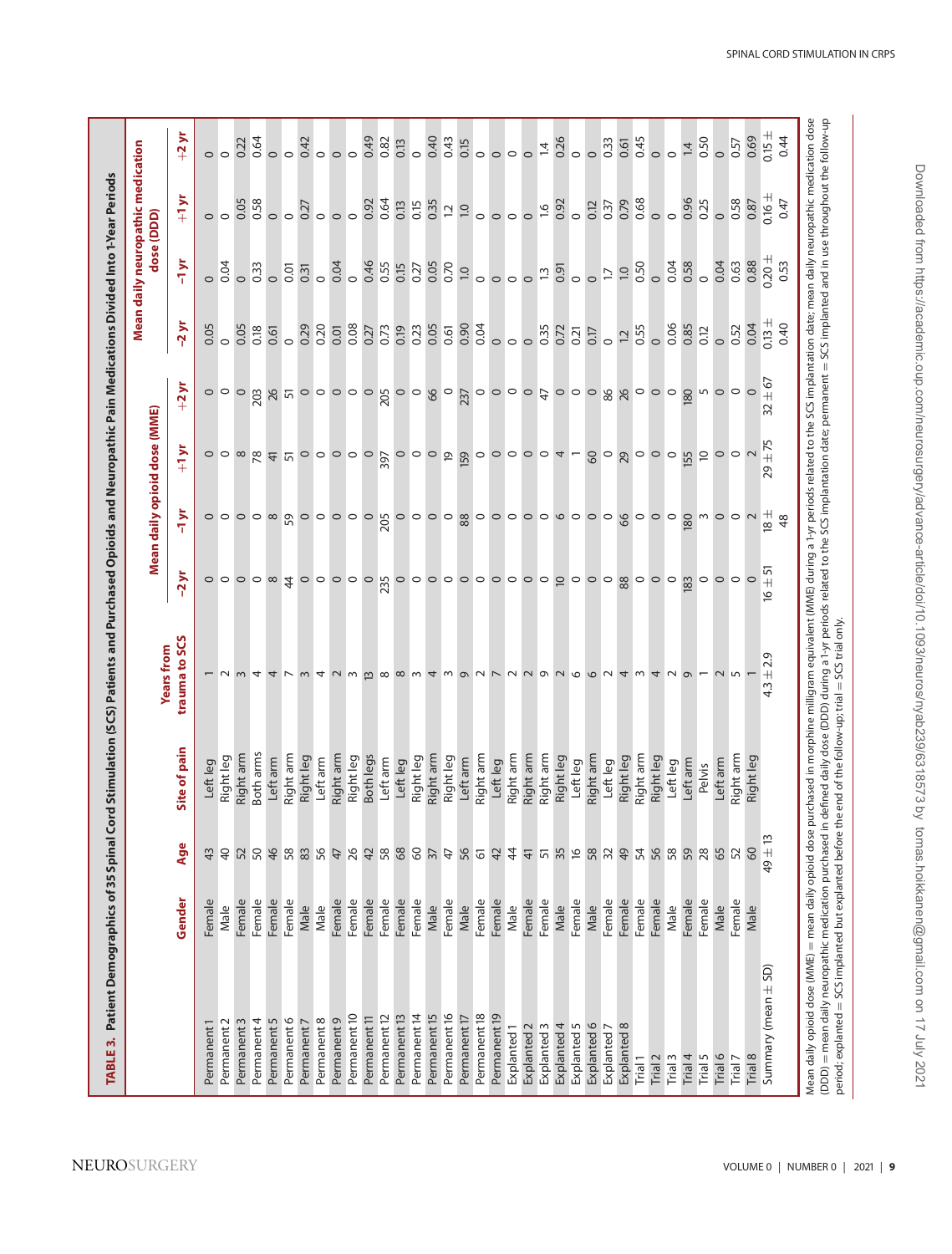| TABLE 4. The Risk of Strong Opioid and Neuropathic Medication Use for the Explanted Group and the Trial Group Compared With the Permanent Group                                                         |        |                       |        |                                                                                                                         |                           |            |                      |                  |     |
|---------------------------------------------------------------------------------------------------------------------------------------------------------------------------------------------------------|--------|-----------------------|--------|-------------------------------------------------------------------------------------------------------------------------|---------------------------|------------|----------------------|------------------|-----|
|                                                                                                                                                                                                         |        | Permanent (n = 19)    |        | Explanted $(n = 8)$                                                                                                     |                           |            | Trial only $(n = 8)$ |                  |     |
|                                                                                                                                                                                                         |        |                       |        | n (%) MME (mean ± SD) n (%) MME (mean ± SD) OR (95% CI) P <sup>c</sup> n (%) MME (mean ± SD) OR (95% CI) P <sup>c</sup> |                           |            |                      |                  |     |
| Strong opioid use before SCS (18-0 mo) <sup>a</sup>                                                                                                                                                     | 4 (21) | $53 + 150$            | 2(25)  | $27 + 72$                                                                                                               | $1.3(0.18-8.7)$ .82 3(38) |            | $71 \pm 200$         | $2.3(0.37 - 14)$ | 38  |
| Strong opioid use after SCS (6-24 mo) <sup>p</sup>                                                                                                                                                      | 8 (42) | $120 \pm 240$         | 5 (63) | $57 \pm 66$                                                                                                             | $2.3(0.42-13)$            | $34$ 3(38) | $66 \pm 180$         | $0.83(0.15-4.5)$ | 82  |
|                                                                                                                                                                                                         |        | $DDD$ (mean $\pm$ SD) |        | $DD$ (mean $\pm$ SD)                                                                                                    |                           |            | $DD$ (mean $\pm$ SD) |                  |     |
| Neuropathic medication use before SCS (18-0 mo) <sup>a</sup> 16 (84)                                                                                                                                    |        | $0.52 \pm 0.57$       | 6(75)  | $1.4 \pm 0.90$                                                                                                          | $0.6(0.07-4.2)$ .58 7(88) |            | $0.73 \pm 0.61$      | $1.3(0.12-15)$   | 83  |
| Neuropathic medication use after SCS (6-24 mo) <sup>b</sup>                                                                                                                                             | 10(53) | $0.82 \pm 0.48$       | 5(63)  | $12 + 12$                                                                                                               | $1.5(0.28-8.1)$ .64 5(63) |            | $1.5 \pm 0.68$       | $1.5(0.28-8.1)$  | -64 |
| MME = mean daily opioid dose purchased in morphine milligram equivalent during an 18-mo period related to the SCS implantation date; DDD = mean daily neuropathic medication purchased in defined daily |        |                       |        |                                                                                                                         |                           |            |                      |                  |     |

dose during an 18-mo period related to the SCS implantation date. dose during an 18-mo period related to the SCS implantation date.

<sup>a</sup> At least one purchase during the 18-mo period before SCS implantation.

a At least one purchase during the 18-mo period before SCS implantation.<br>"At least one purchase during the 18-mo period starting at the 6-mo washout period after SCS implantation. bAt least one purchase during the 18-mo period starting at the 6-mo washout period after SCS implantation.

<span id="page-9-0"></span><sup>c</sup>P-values were calculated using Fischer's exact test. cP-values were calculated using Fischer's exact test.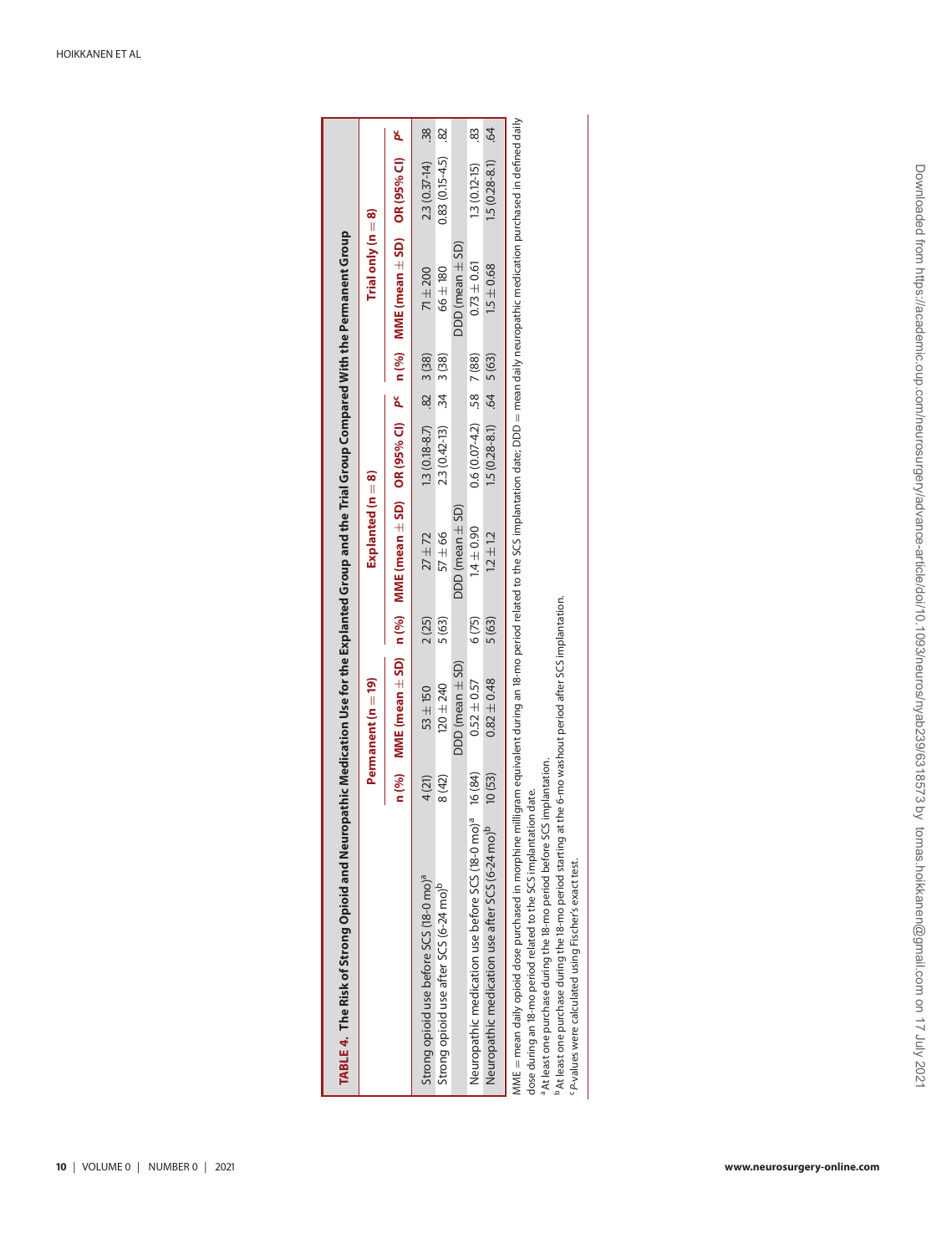| TABLE 5.  All Complications and Revisions From Trial Period to the End of Follow-up of the 27 Patients With Permanently Implanted SCS Device |                                               |                            |                       |
|----------------------------------------------------------------------------------------------------------------------------------------------|-----------------------------------------------|----------------------------|-----------------------|
|                                                                                                                                              | <b>Revisions and complications during SCS</b> |                            |                       |
|                                                                                                                                              | <b>SCS with</b>                               |                            |                       |
| <b>Type of revision/complication</b>                                                                                                         | Surgical paddle lead $n = 17$                 | Percutaneous lead $n = 10$ | <b>Total quantity</b> |
| Deep infection (electrode)                                                                                                                   | $\mathbf{0}$                                  |                            |                       |
| Electrode repositioned because of                                                                                                            |                                               |                            |                       |
| Migration                                                                                                                                    |                                               | $\overline{2}$             | ξ                     |
| Stimulation to wrong area                                                                                                                    |                                               |                            |                       |
| Electrode replaced because of                                                                                                                |                                               |                            |                       |
| Hardware malfunction                                                                                                                         | 5                                             |                            | 6                     |
| Migration                                                                                                                                    |                                               | 2                          | 3                     |
| Extensions replaced because of hardware malfunction                                                                                          |                                               |                            |                       |
| IPG repositioned because of local pain                                                                                                       |                                               |                            |                       |
| IPG replaced because of                                                                                                                      |                                               |                            |                       |
| End of the lifespan                                                                                                                          | 5                                             | 3                          | 8                     |
| Hardware malfunction                                                                                                                         |                                               |                            |                       |
| SCS device replaced                                                                                                                          | $\mathbf{0}$                                  |                            |                       |
| Total                                                                                                                                        | 18                                            | 12                         | 30                    |

<span id="page-10-0"></span>**TABLE 5. All Complications and Revisions From Trial Period to the End of Follow-up of the 27 Patients With Permanently Implanted SCS Device**

 $SCS =$  spinal cord stimulation. IPG  $=$  internal pulse generator.

<span id="page-10-1"></span>

choice left in CRPS patients who are still suffering from severe pain and for whom conventional treatments have failed.

## **Limitations of the Study**

Because the retrospective nature of the current study, limitations are present. The neurosurgeons, medication, and criteria for permanent SCS have changed and vary between centers/care units. No information was available or used in the form of questionnaires about patient satisfaction, pain relief, or quality of life. In our study, we regard CRPS as a single disease entity instead of considering it as a pathophysiologically divergent syndrome that might respond in various ways to SCS treatment.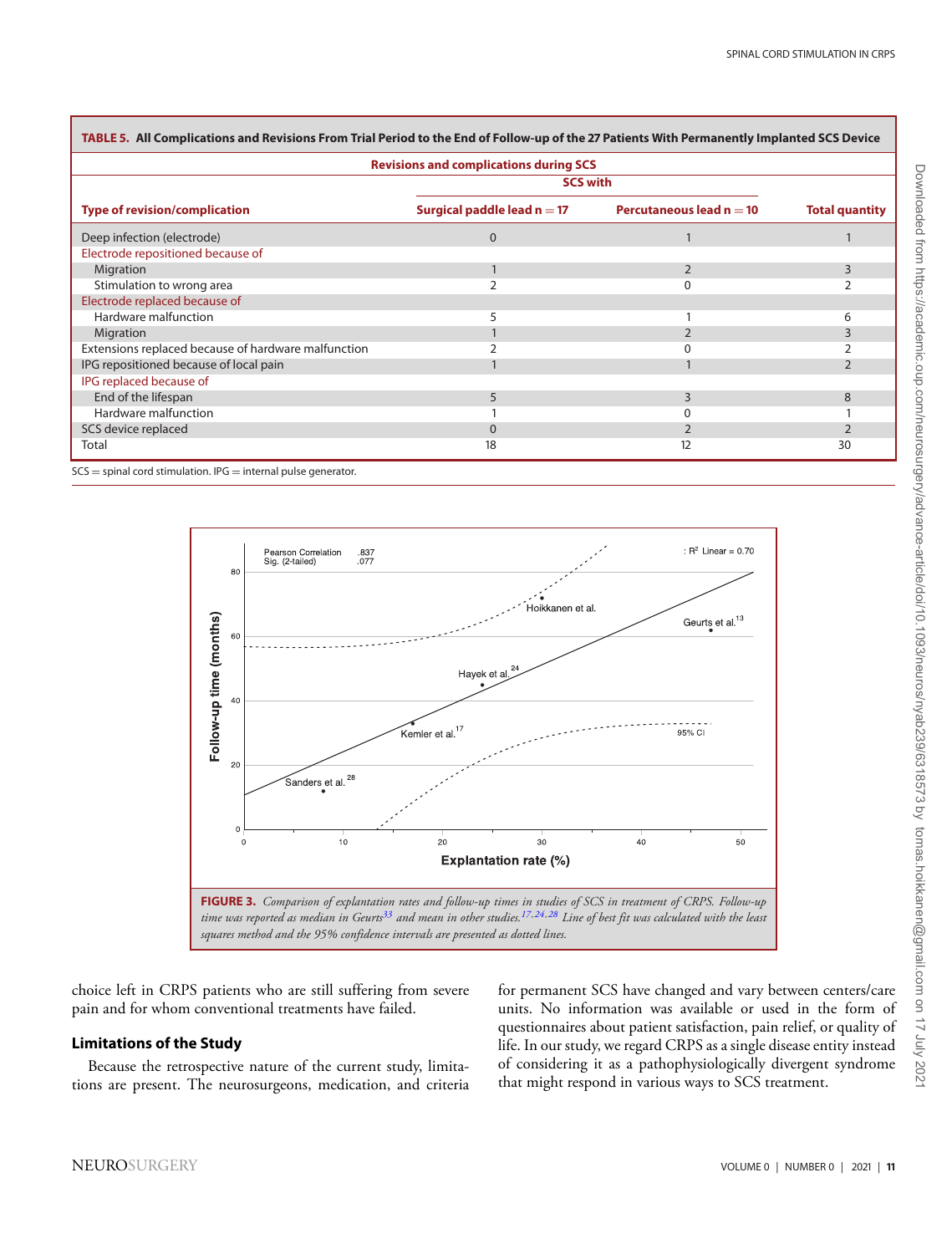## **Strength of the Study**

Only CRPS patients were included instead of mixing different pain etiologies. The follow-up time was long (up to 18 yr), and the size of the cohort was large (35 patients). The study was based on data from an extensive national prospectively collected registry database in Finland's public health care system. We had a complete day-to-day prescription drug purchasing history for every SCS patient. SCS is covered by the SII of Finland, and no selection based on the economic situation of each patient can be expected. There were no patients lost to follow-up because there were no deaths during the study period and in Finland, all contacts to health providers, including SCS revisions and explanations, are recorded in national registries and our database.

# **CONCLUSION**

The current study involved an extremely long follow-up period with accurate follow-up data. Trial success and explantation rate in CRPS were comparable to other neuropathic pain indications. In contrast, CRPS patients were not able to discontinue or reduce their strong opioid use. Patient selection should be improved by developing novel predictive biomarkers.

#### **Funding**

This study is supported by State Research Funding of Kuopio University Hospital.

#### **Disclosures**

Dr Nissen has received travel funding from Medtronic and Abbott St Jude Medical. Ms Ikäheimo, Dr Huttunen, Dr Jyrkkänen, and Dr von und zu Fraunberg have received travel funding from Medtronic and Abbott St Jude Medical. The other authors have no personal, financial, or institutional interest in any of the drugs, materials, or devices described in this article. Dr Nissen has received funding from Finnish Association for the Study of Pain and travel funding from Boston Scientific.

## **REFERENCES**

- <span id="page-11-0"></span>1. Birklein F, Schlereth T. Complex regional pain syndrome-significant progress in understanding. *Pain*. 2015;156 (suppl 1):S94-S103.
- <span id="page-11-1"></span>2. de Mos M, de Bruijn AGJ, Huygen FJPM, Dieleman JP, Stricker BHC, Sturkenboom MCJM. The incidence of complex regional pain syndrome: a population-based study. *Pain*. 2007;129(1):12-20.
- <span id="page-11-2"></span>3. Walker SM, Cousins MJ. Complex regional pain syndromes: including "reflex sympathetic dystrophy" and "causalgia". *Anaesth Intensive Care*. 1997;25(2):113- 125.
- <span id="page-11-3"></span>4. Stanton-Hicks MD, Burton AW, Bruehl SP, et al. An updated interdisciplinary clinical pathway for CRPS: report of an expert panel. *Pain Pract*. 2002;2(1):1-16.
- 5. Signs and symptoms of reflex sympathetic dystrophy: prospective study of 829 patients. *Lancet*. 1993;342(8878):1012-1016.
- <span id="page-11-4"></span>6. Harden RN, Bruehl S, Perez RSGM, et al. Validation of proposed diagnostic criteria (the "Budapest criteria") for complex regional pain syndrome. *Pain*. 2010;150(2):268-274.
- <span id="page-11-5"></span>7. Elsamadicy AA, Yang S, Sergesketter AR, et al. Prevalence and cost analysis of complex regional pain syndrome (CRPS): a role for neuromodulation. *Neuromodulation*. 2018;21(5):423-430.
- <span id="page-11-6"></span>8. Cooper M, Clark V. Neuroinflammation, neuroautoimmunity, and the comorbidities of complex regional pain syndrome. *J Neuroimmune Pharmacol*. 2013;8(3):452-469.
- <span id="page-11-7"></span>9. Course of symptoms and quality of life measurement in complex regional pain syndrome: a pilot survey. *J Pain Symptom Manage*. 2000;20(4):286-292.
- <span id="page-11-8"></span>10. Cossins L, Okell RW, Cameron H, Simpson B, Poole HM, Goebel A. Treatment of complex regional pain syndrome in adults: a systematic review of randomized controlled trials published from June 2000 to February 2012. *Eur J Pain*. 2013;17(2):158-173.
- <span id="page-11-9"></span>11. Chang C, McDonnell P, Gershwin ME. Complex regional pain syndrome—false hopes and miscommunications. *Autoimmun Rev*. 2019;18(3):270-278.
- <span id="page-11-10"></span>12. Grigoras CA, Karanika S, Velmahos E, et al. Correlation of opioid mortality with prescriptions and social determinants: a cross-sectional study of Medicare enrollees. *Drugs*. 2018;78(1):111-121.
- <span id="page-11-11"></span>13. Kemler MA, Furnee CA. Economic evaluation of spinal cord stimulation for chronic reflex sympathetic dystrophy. *Neurology*. 2002;59(8):1203-1209.
- 14. Calvillo O, Racz G, Didie J, Smith K. Neuroaugmentation in the treatment of complex regional pain syndrome of the upper extremity. *Acta Orthop Belg*. 2002;68:127-133.
- <span id="page-11-12"></span>15. Oakley JC, Weiner RL. Spinal cord stimulation for complex regional pain syndrome: a prospective study of 19 patients at two centers. *Neuromodulation*. 1999;2(1):47-50.
- <span id="page-11-13"></span>16. Bennett DS, Alo KM, Oakley J, Feler CA. Spinal cord stimulation for complex regional pain syndrome I [RSD]: a retrospective multicenter experience from 1995 to 1998 of 101 patients. *Neuromodulation*. 1999;2(3):202-210.
- <span id="page-11-28"></span>17. Kemler MA, Barendse GA, Van Kleef M, Van Den Wildenberg F A, Weber WE. Electrical spinal cord stimulation in reflex sympathetic dystrophy: retrospective analysis of 23 patients. *J Neurosurg*. 1999;90(1 suppl):79-83.
- <span id="page-11-27"></span>18. Forouzanfar T, Kemler MA, Weber WE, Kessels AG, van Kleef M. Spinal cord stimulation in complex regional pain syndrome: cervical and lumbar devices are comparably effective. *Br J Anaesth*. 2004;92(3):348-353.
- <span id="page-11-25"></span>19. Kumar K, Hunter G, Demeria D. Spinal cord stimulation in treatment of chronic benign pain: challenges in treatment planning and present status, a 22-year experience. *Neurosurgery*. 2006;58(3):481-496.
- <span id="page-11-23"></span>20. Kemler MA, Barendse GA, van Kleef M, et al. Spinal cord stimulation in patients with chronic reflex sympathetic dystrophy. *N Engl J Med*. 2000;343(9): 618-624.
- <span id="page-11-24"></span>21. Kemler MA, De Vet HC, Barendse GA, Van Den Wildenberg FA, Van Kleef M. The effect of spinal cord stimulation in patients with chronic reflex sympathetic dystrophy: two years' follow-up of the randomized controlled trial. *Ann Neurol*. 2004;55(1):13-18.
- <span id="page-11-22"></span>22. Reig E, Abejon D. Spinal cord stimulation: a 20-year retrospective analysis in 260 patients. *Neuromodulation*. 2009;12(3):232-239.
- <span id="page-11-19"></span>23. Chivukula S, Tempel ZJ, Weiner GM, et al. Cervical and cervicomedullary spinal cord stimulation for chronic pain: efficacy and outcomes. *Clin Neurol Neurosurg*. 2014;127:33-41.
- <span id="page-11-18"></span>24. Hayek SM, Veizi E, Hanes M. Treatment-limiting complications of percutaneous spinal cord stimulator implants: a review of eight years of experience from an academic center database. *Neuromodulation*. 2015;18(7): 603-609.
- <span id="page-11-16"></span>25. Risson EG, Serpa AP, Berger JJ, Koerbel RFH, Koerbel A. Spinal cord stimulation in the treatment of complex regional pain syndrome type 1: is trial truly required? *Clin Neurol Neurosurg*. 2018;171:156-162.
- <span id="page-11-14"></span>26. Mekhail N, Costandi S, Mehanny DS, et al. The impact of tobacco smoking on spinal cord stimulation effectiveness in complex regional pain syndrome patients. *Neuromodulation*. 2020;23(1):133-139.
- <span id="page-11-26"></span>27. Harke H, Gretenkort P, Ladleif HU, Rahman S. Spinal cord stimulation in sympathetically maintained complex regional pain syndrome type I with severe disability. A prospective clinical study. *Eur J Pain*. 2005;9(4):363-363.
- <span id="page-11-17"></span>28. Sanders RA, Moeschler SM, Gazelka HM, et al. Patient outcomes and spinal cord stimulation: a retrospective case series evaluating patient satisfaction, pain scores, and opioid requirements. *Pain Pract*. 2016;16(7):899-904.
- <span id="page-11-20"></span>29. Kumar K, Rizvi S, Bnurs SB. Spinal cord stimulation is effective in management of complex regional pain syndrome I: fact or fiction. *Neurosurgery*. 2011;69(3):566- 580.
- <span id="page-11-21"></span>30. Mekhail NA, Mathews M, Nageeb F, Guirguis M, Mekhail MN, Cheng J. Retrospective review of 707 cases of spinal cord stimulation: indications and complications. *Pain practice*. 2011;11(2):148-153.
- <span id="page-11-15"></span>31. Levy RM, Mekhail N, Kramer J, et al. Therapy habituation at 12 months: spinal cord stimulation versus dorsal root ganglion stimulation for complex regional pain syndrome type I and II. *J Pain*. 2020;21(3-4):399-408.